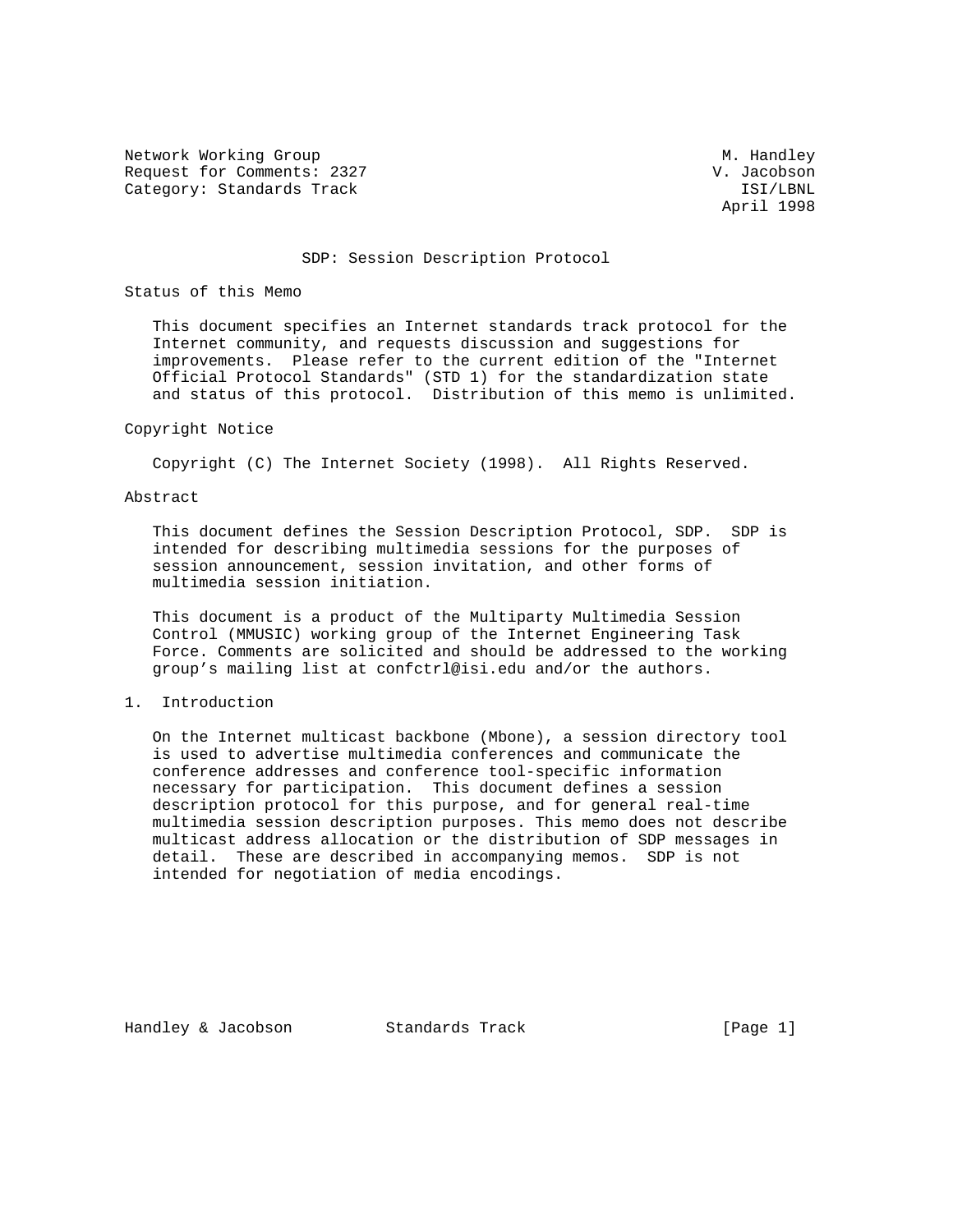## 2. Background

 The Mbone is the part of the internet that supports IP multicast, and thus permits efficient many-to-many communication. It is used extensively for multimedia conferencing. Such conferences usually have the property that tight coordination of conference membership is not necessary; to receive a conference, a user at an Mbone site only has to know the conference's multicast group address and the UDP ports for the conference data streams.

 Session directories assist the advertisement of conference sessions and communicate the relevant conference setup information to prospective participants. SDP is designed to convey such information to recipients. SDP is purely a format for session description - it does not incorporate a transport protocol, and is intended to use different transport protocols as appropriate including the Session Announcement Protocol [4], Session Initiation Protocol [11], Real- Time Streaming Protocol [12], electronic mail using the MIME extensions, and the Hypertext Transport Protocol.

 SDP is intended to be general purpose so that it can be used for a wider range of network environments and applications than just multicast session directories. However, it is not intended to support negotiation of session content or media encodings - this is viewed as outside the scope of session description.

3. Glossary of Terms

 The following terms are used in this document, and have specific meaning within the context of this document.

Conference

 A multimedia conference is a set of two or more communicating users along with the software they are using to communicate.

Session

 A multimedia session is a set of multimedia senders and receivers and the data streams flowing from senders to receivers. A multimedia conference is an example of a multimedia session.

 Session Advertisement See session announcement.

Session Announcement

 A session announcement is a mechanism by which a session description is conveyed to users in a proactive fashion, i.e., the session description was not explicitly requested by the user.

Handley & Jacobson Standards Track [Page 2]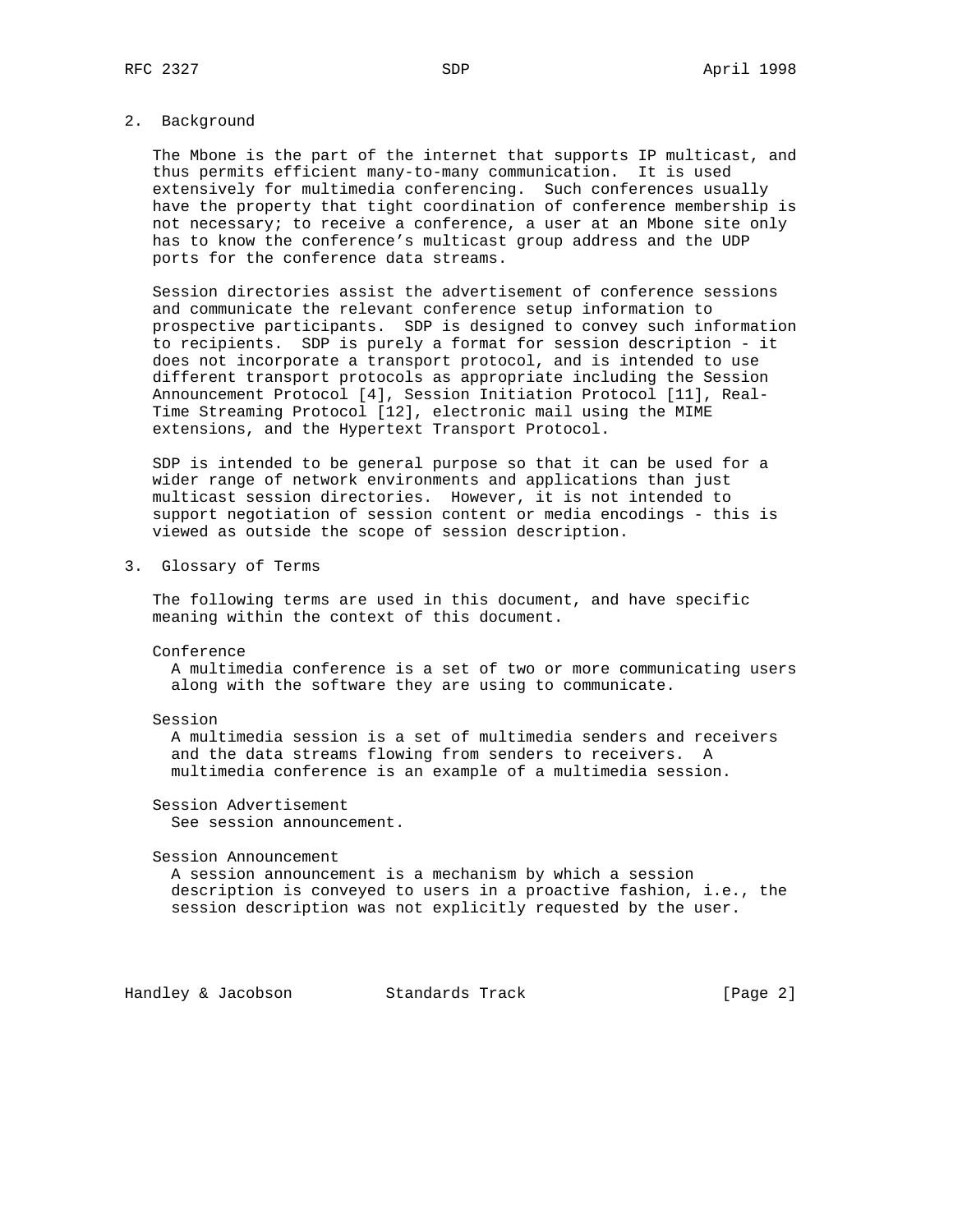Session Description A well defined format for conveying sufficient information to discover and participate in a multimedia session.

3.1. Terminology

 The key words "MUST", "MUST NOT", "REQUIRED", "SHALL", "SHALL NOT", "SHOULD", "SHOULD NOT", "RECOMMENDED", "MAY", and "OPTIONAL" in this document are to be interpreted as described in RFC 2119.

- 4. SDP Usage
- 4.1. Multicast Announcements

 SDP is a session description protocol for multimedia sessions. A common mode of usage is for a client to announce a conference session by periodically multicasting an announcement packet to a well known multicast address and port using the Session Announcement Protocol (SAP).

SAP packets are UDP packets with the following format:

 |--------------------| SAP header |--------------------| text payload  $|$ |//////////

 The header is the Session Announcement Protocol header. SAP is described in more detail in a companion memo [4]

 The text payload is an SDP session description, as described in this memo. The text payload should be no greater than 1 Kbyte in length. If announced by SAP, only one session announcement is permitted in a single packet.

4.2. Email and WWW Announcements

 Alternative means of conveying session descriptions include electronic mail and the World Wide Web. For both email and WWW distribution, the use of the MIME content type "application/sdp" should be used. This enables the automatic launching of applications for participation in the session from the WWW client or mail reader in a standard manner.

Handley & Jacobson Standards Track [Page 3]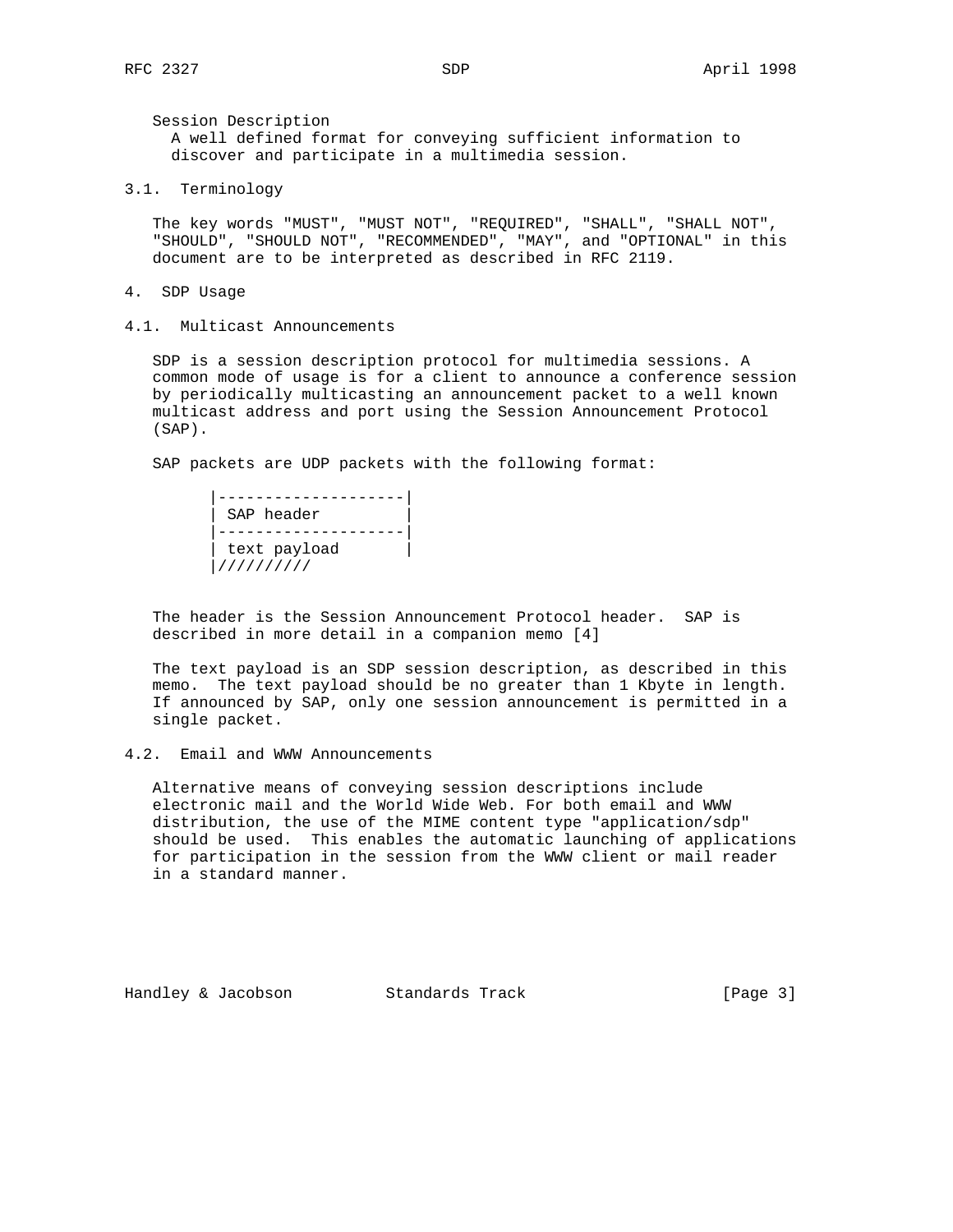Note that announcements of multicast sessions made only via email or the World Wide Web (WWW) do not have the property that the receiver of a session announcement can necessarily receive the session because the multicast sessions may be restricted in scope, and access to the WWW server or reception of email is possible outside this scope. SAP announcements do not suffer from this mismatch.

5. Requirements and Recommendations

 The purpose of SDP is to convey information about media streams in multimedia sessions to allow the recipients of a session description to participate in the session. SDP is primarily intended for use in an internetwork, although it is sufficiently general that it can describe conferences in other network environments.

 A multimedia session, for these purposes, is defined as a set of media streams that exist for some duration of time. Media streams can be many-to-many. The times during which the session is active need not be continuous.

 Thus far, multicast based sessions on the Internet have differed from many other forms of conferencing in that anyone receiving the traffic can join the session (unless the session traffic is encrypted). In such an environment, SDP serves two primary purposes. It is a means to communicate the existence of a session, and is a means to convey sufficient information to enable joining and participating in the session. In a unicast environment, only the latter purpose is likely to be relevant.

Thus SDP includes:

- o Session name and purpose
- o Time(s) the session is active
- o The media comprising the session
- o Information to receive those media (addresses, ports, formats and so on)

 As resources necessary to participate in a session may be limited, some additional information may also be desirable:

- o Information about the bandwidth to be used by the conference
- o Contact information for the person responsible for the session

Handley & Jacobson Standards Track [Page 4]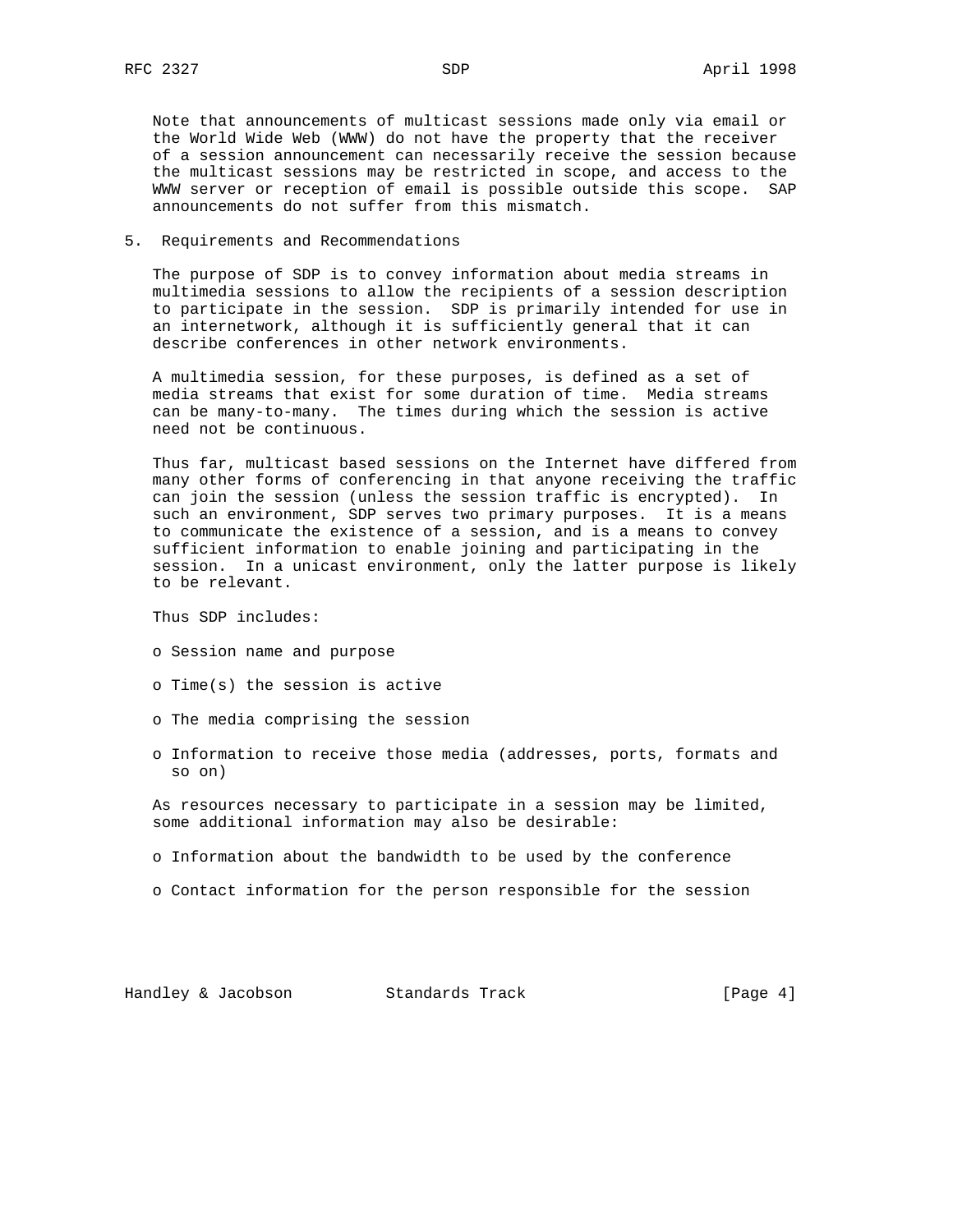In general, SDP must convey sufficient information to be able to join a session (with the possible exception of encryption keys) and to announce the resources to be used to non-participants that may need to know.

5.1. Media Information

SDP includes:

o The type of media (video, audio, etc)

o The transport protocol (RTP/UDP/IP, H.320, etc)

o The format of the media (H.261 video, MPEG video, etc)

For an IP multicast session, the following are also conveyed:

o Multicast address for media

o Transport Port for media

 This address and port are the destination address and destination port of the multicast stream, whether being sent, received, or both.

For an IP unicast session, the following are conveyed:

o Remote address for media

o Transport port for contact address

 The semantics of this address and port depend on the media and transport protocol defined. By default, this is the remote address and remote port to which data is sent, and the remote address and local port on which to receive data. However, some media may define to use these to establish a control channel for the actual media flow.

5.2. Timing Information

 Sessions may either be bounded or unbounded in time. Whether or not they are bounded, they may be only active at specific times.

SDP can convey:

- o An arbitrary list of start and stop times bounding the session
- o For each bound, repeat times such as "every Wednesday at 10am for one hour"

Handley & Jacobson Standards Track [Page 5]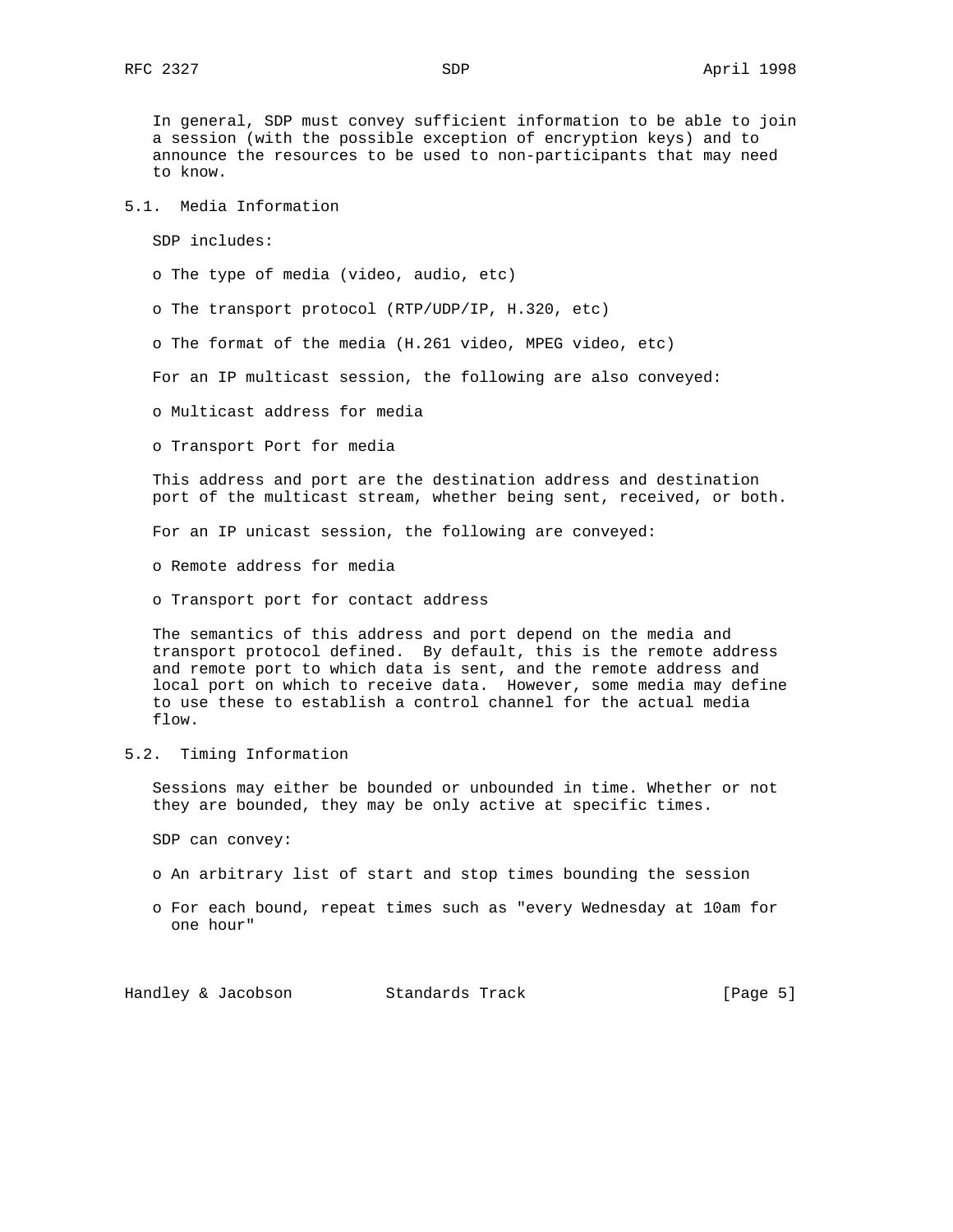This timing information is globally consistent, irrespective of local time zone or daylight saving time.

5.3. Private Sessions

 It is possible to create both public sessions and private sessions. Private sessions will typically be conveyed by encrypting the session description to distribute it. The details of how encryption is performed are dependent on the mechanism used to convey SDP - see [4] for how this is done for session announcements.

 If a session announcement is private it is possible to use that private announcement to convey encryption keys necessary to decode each of the media in a conference, including enough information to know which encryption scheme is used for each media.

### 5.4. Obtaining Further Information about a Session

 A session description should convey enough information to decide whether or not to participate in a session. SDP may include additional pointers in the form of Universal Resources Identifiers (URIs) for more information about the session.

### 5.5. Categorisation

 When many session descriptions are being distributed by SAP or any other advertisement mechanism, it may be desirable to filter announcements that are of interest from those that are not. SDP supports a categorisation mechanism for sessions that is capable of being automated.

# 5.6. Internationalization

 The SDP specification recommends the use of the ISO 10646 character sets in the UTF-8 encoding (RFC 2044) to allow many different languages to be represented. However, to assist in compact representations, SDP also allows other character sets such as ISO 8859-1 to be used when desired. Internationalization only applies to free-text fields (session name and background information), and not to SDP as a whole.

## 6. SDP Specification

 SDP session descriptions are entirely textual using the ISO 10646 character set in UTF-8 encoding. SDP field names and attributes names use only the US-ASCII subset of UTF-8, but textual fields and attribute values may use the full ISO 10646 character set. The textual form, as opposed to a binary encoding such as ASN/1 or XDR,

Handley & Jacobson Standards Track [Page 6]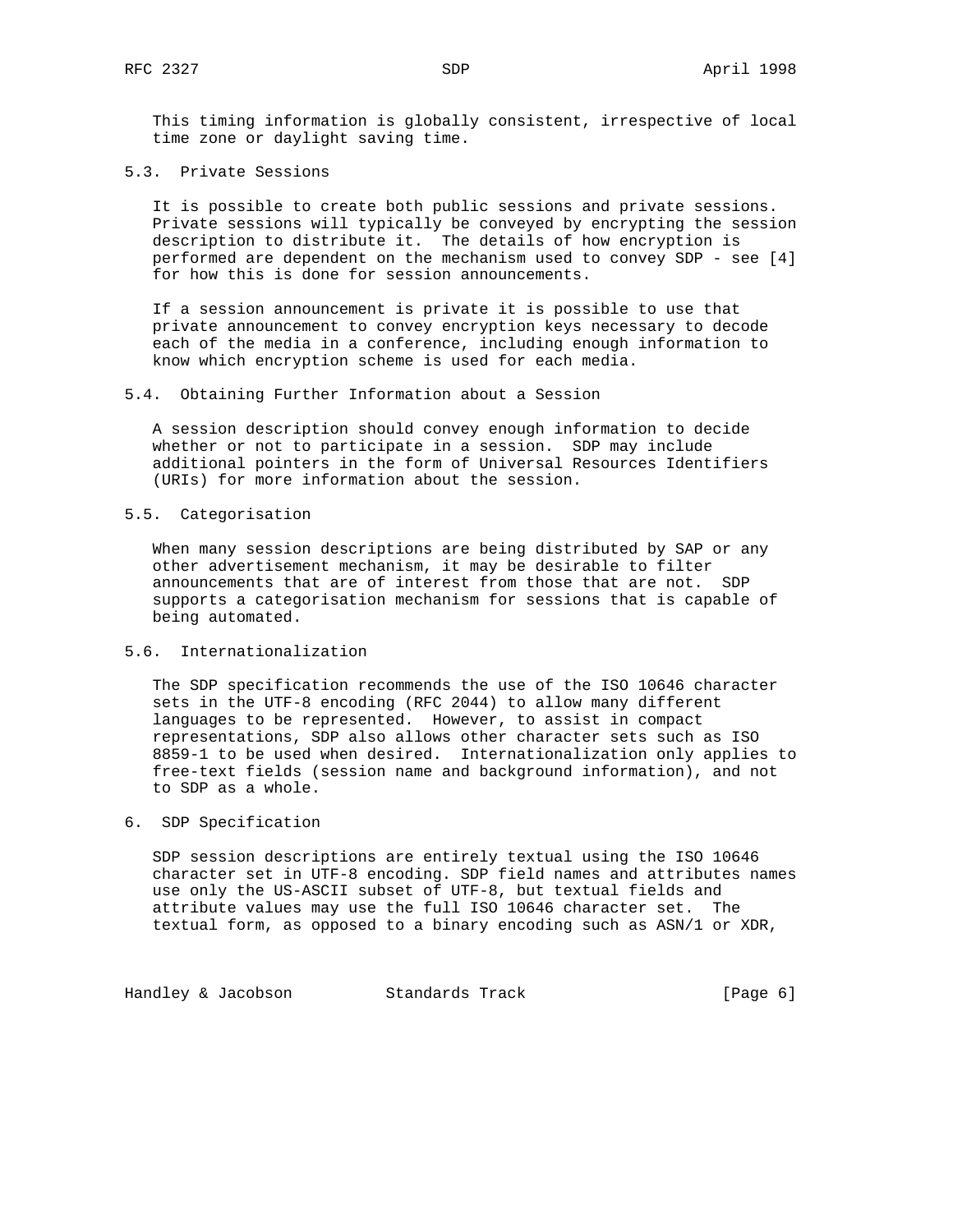was chosen to enhance portability, to enable a variety of transports to be used (e.g, session description in a MIME email message) and to allow flexible, text-based toolkits (e.g., Tcl/Tk ) to be used to generate and to process session descriptions. However, since the total bandwidth allocated to all SAP announcements is strictly limited, the encoding is deliberately compact. Also, since announcements may be transported via very unreliable means (e.g., email) or damaged by an intermediate caching server, the encoding was designed with strict order and formatting rules so that most errors would result in malformed announcements which could be detected easily and discarded. This also allows rapid discarding of encrypted announcements for which a receiver does not have the correct key.

 An SDP session description consists of a number of lines of text of the form <type>=<value> <type> is always exactly one character and is case-significant. <value> is a structured text string whose format depends on <type>. It also will be case-significant unless a specific field defines otherwise. Whitespace is not permitted either side of the '=' sign. In general <value> is either a number of fields delimited by a single space character or a free format string.

 A session description consists of a session-level description (details that apply to the whole session and all media streams) and optionally several media-level descriptions (details that apply onto to a single media stream).

 An announcement consists of a session-level section followed by zero or more media-level sections. The session-level part starts with a 'v=' line and continues to the first media-level section. The media description starts with an 'm=' line and continues to the next media description or end of the whole session description. In general, session-level values are the default for all media unless overridden by an equivalent media-level value.

 When SDP is conveyed by SAP, only one session description is allowed per packet. When SDP is conveyed by other means, many SDP session descriptions may be concatenated together (the 'v=' line indicating the start of a session description terminates the previous description). Some lines in each description are required and some are optional but all must appear in exactly the order given here (the fixed order greatly enhances error detection and allows for a simple parser). Optional items are marked with a '\*'.

```
Session description
```
- v= (protocol version)
- o= (owner/creator and session identifier).
- s= (session name)
- i=\* (session information)

Handley & Jacobson Standards Track [Page 7]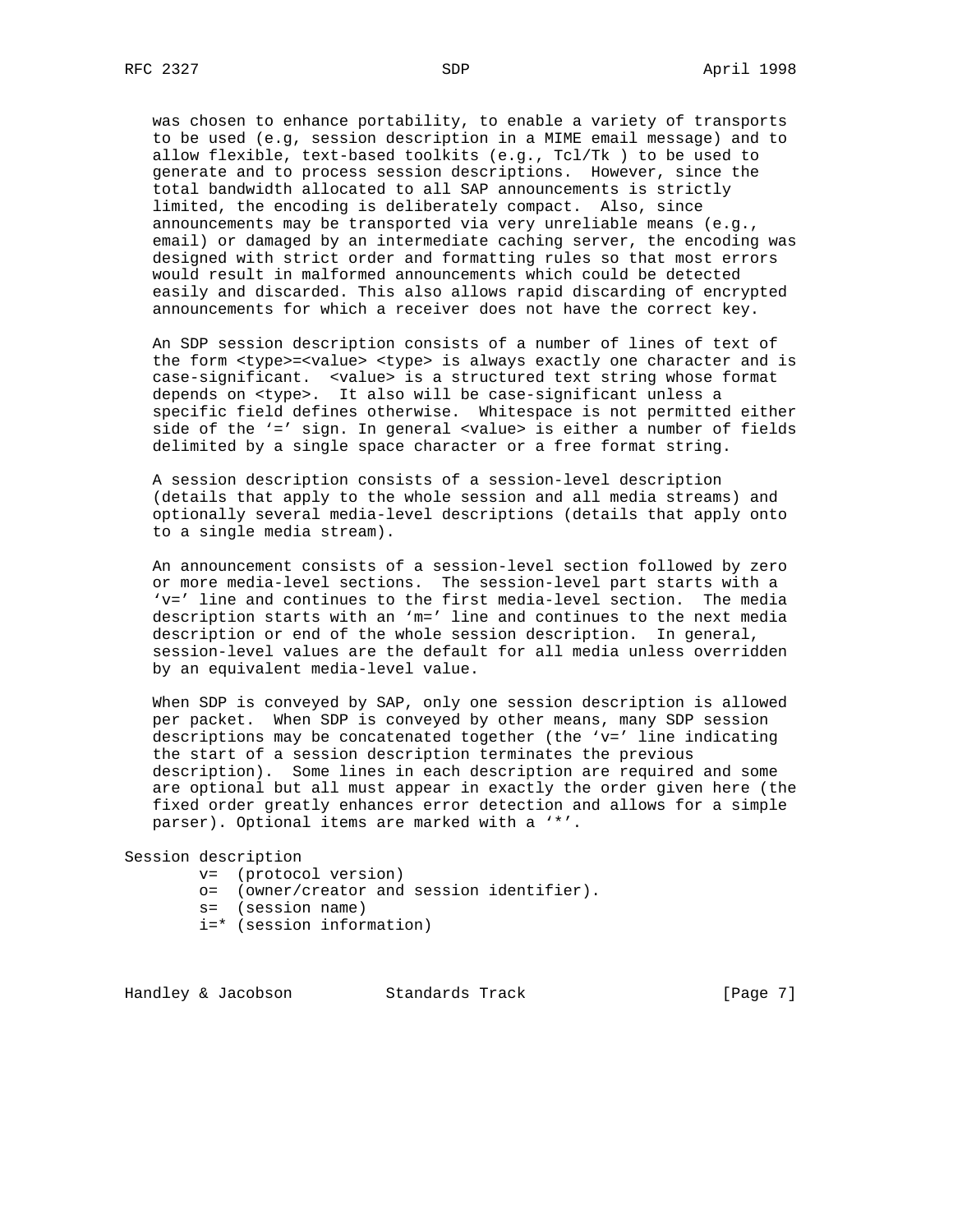u=\* (URI of description) e=\* (email address) p=\* (phone number) c=\* (connection information - not required if included in all media) b=\* (bandwidth information) One or more time descriptions (see below) z=\* (time zone adjustments) k=\* (encryption key) a=\* (zero or more session attribute lines) Zero or more media descriptions (see below) Time description t= (time the session is active) r=\* (zero or more repeat times) Media description m= (media name and transport address) i=\* (media title) c=\* (connection information - optional if included at session-level) b=\* (bandwidth information) k=\* (encryption key) a=\* (zero or more media attribute lines) The set of 'type' letters is deliberately small and not intended to

 be extensible -- SDP parsers must completely ignore any announcement that contains a 'type' letter that it does not understand. The 'attribute' mechanism ("a=" described below) is the primary means for extending SDP and tailoring it to particular applications or media. Some attributes (the ones listed in this document) have a defined meaning but others may be added on an application-, media- or session-specific basis. A session directory must ignore any attribute it doesn't understand.

The connection ('c=') and attribute ('a=') information in the session-level section applies to all the media of that session unless overridden by connection information or an attribute of the same name in the media description. For instance, in the example below, each media behaves as if it were given a 'recvonly' attribute.

An example SDP description is:

 $v=0$  o=mhandley 2890844526 2890842807 IN IP4 126.16.64.4 s=SDP Seminar i=A Seminar on the session description protocol u=http://www.cs.ucl.ac.uk/staff/M.Handley/sdp.03.ps e=mjh@isi.edu (Mark Handley) c=IN IP4 224.2.17.12/127

Handley & Jacobson Standards Track [Page 8]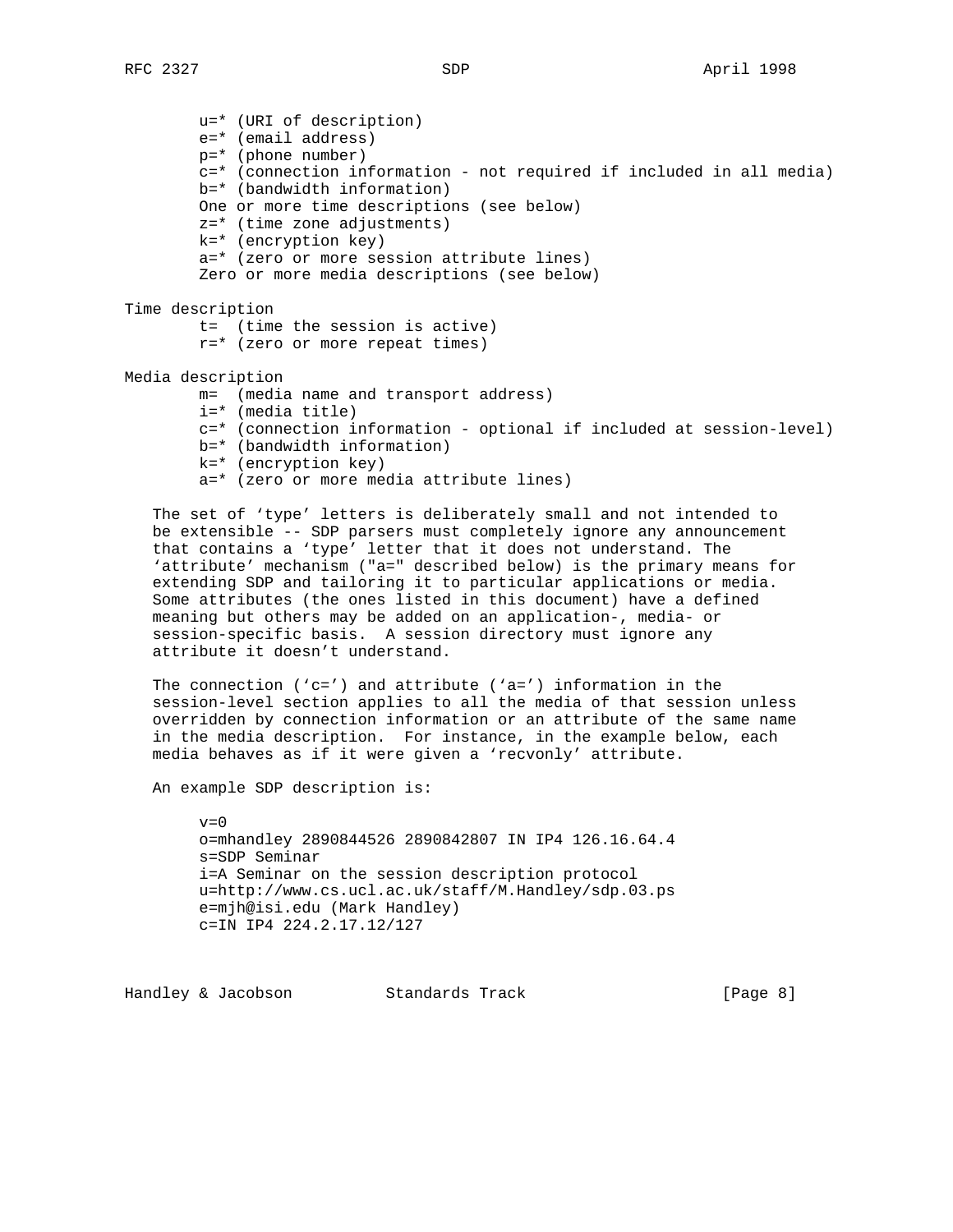t=2873397496 2873404696 a=recvonly m=audio 49170 RTP/AVP 0 m=video 51372 RTP/AVP 31 m=application 32416 udp wb a=orient:portrait

 Text records such as the session name and information are bytes strings which may contain any byte with the exceptions of 0x00 (Nul), 0x0a (ASCII newline) and 0x0d (ASCII carriage return). The sequence CRLF (0x0d0a) is used to end a record, although parsers should be tolerant and also accept records terminated with a single newline character. By default these byte strings contain ISO-10646 characters in UTF-8 encoding, but this default may be changed using the 'charset' attribute.

Protocol Version

 $v=0$ 

 The "v=" field gives the version of the Session Description Protocol. There is no minor version number.

Origin

o=<username> <session id> <version> <network type> <address type> <address>

 The "o=" field gives the originator of the session (their username and the address of the user's host) plus a session id and session version number.

 <username> is the user's login on the originating host, or it is "-" if the originating host does not support the concept of user ids. <username> must not contain spaces. <session id> is a numeric string such that the tuple of <username>, <session id>, <network type>, <address type> and <address> form a globally unique identifier for the session.

The method of <session id> allocation is up to the creating tool, but it has been suggested that a Network Time Protocol (NTP) timestamp be used to ensure uniqueness [1].

 <version> is a version number for this announcement. It is needed for proxy announcements to detect which of several announcements for the same session is the most recent. Again its usage is up to the

Handley & Jacobson Standards Track [Page 9]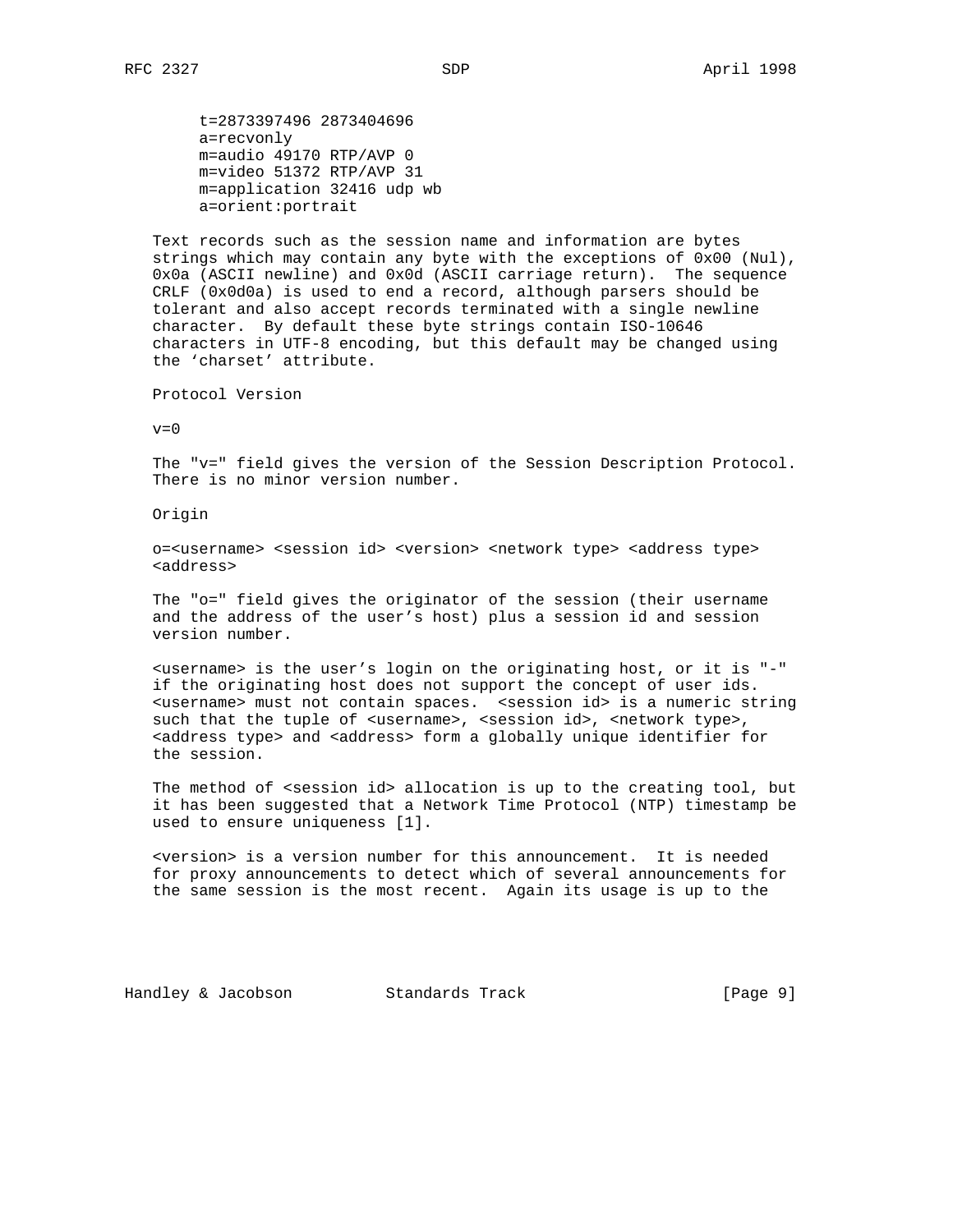creating tool, so long as <version> is increased when a modification is made to the session data. Again, it is recommended (but not mandatory) that an NTP timestamp is used.

 <network type> is a text string giving the type of network. Initially "IN" is defined to have the meaning "Internet". <address type> is a text string giving the type of the address that follows. Initially "IP4" and "IP6" are defined. <address> is the globally unique address of the machine from which the session was created. For an address type of IP4, this is either the fully-qualified domain name of the machine, or the dotted-decimal representation of the IP version 4 address of the machine. For an address type of IP6, this is either the fully-qualified domain name of the machine, or the compressed textual representation of the IP version 6 address of the machine. For both IP4 and IP6, the fully-qualified domain name is the form that SHOULD be given unless this is unavailable, in which case the globally unique address may be substituted. A local IP address MUST NOT be used in any context where the SDP description might leave the scope in which the address is meaningful.

 In general, the "o=" field serves as a globally unique identifier for this version of this session description, and the subfields excepting the version taken together identify the session irrespective of any modifications.

Session Name

s=<session name>

 The "s=" field is the session name. There must be one and only one "s=" field per session description, and it must contain ISO 10646 characters (but see also the 'charset' attribute below).

Session and Media Information

i=<session description>

 The "i=" field is information about the session. There may be at most one session-level "i=" field per session description, and at most one "i=" field per media. Although it may be omitted, this is discouraged for session announcements, and user interfaces for composing sessions should require text to be entered. If it is present it must contain ISO 10646 characters (but see also the 'charset' attribute below).

 A single "i=" field can also be used for each media definition. In media definitions, "i=" fields are primarily intended for labeling media streams. As such, they are most likely to be useful when a

Handley & Jacobson Standards Track [Page 10]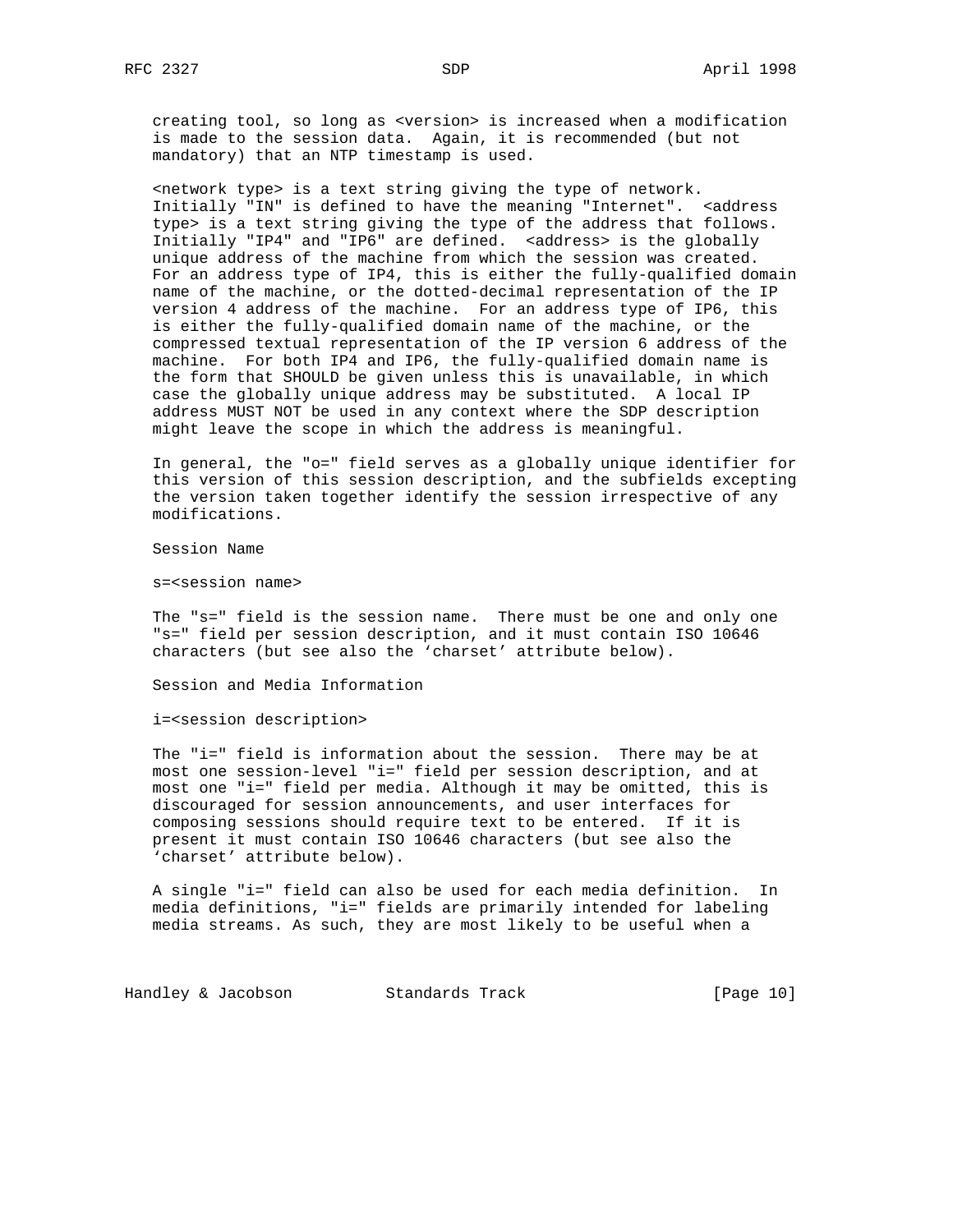single session has more than one distinct media stream of the same media type. An example would be two different whiteboards, one for slides and one for feedback and questions.

URI

u=<URI>

- o A URI is a Universal Resource Identifier as used by WWW clients
- o The URI should be a pointer to additional information about the conference
- o This field is optional, but if it is present it should be specified before the first media field
- o No more than one URI field is allowed per session description

Email Address and Phone Number

 e=<email address> p=<phone number>

- o These specify contact information for the person responsible for the conference. This is not necessarily the same person that created the conference announcement.
- o Either an email field or a phone field must be specified. Additional email and phone fields are allowed.
- o If these are present, they should be specified before the first media field.
- o More than one email or phone field can be given for a session description.
- o Phone numbers should be given in the conventional international

 format - preceded by a "+ and the international country code. There must be a space or a hyphen ("-") between the country code and the rest of the phone number. Spaces and hyphens may be used to split up a phone field to aid readability if desired. For example:

p=+44-171-380-7777 or p=+1 617 253 6011

Handley & Jacobson Standards Track [Page 11]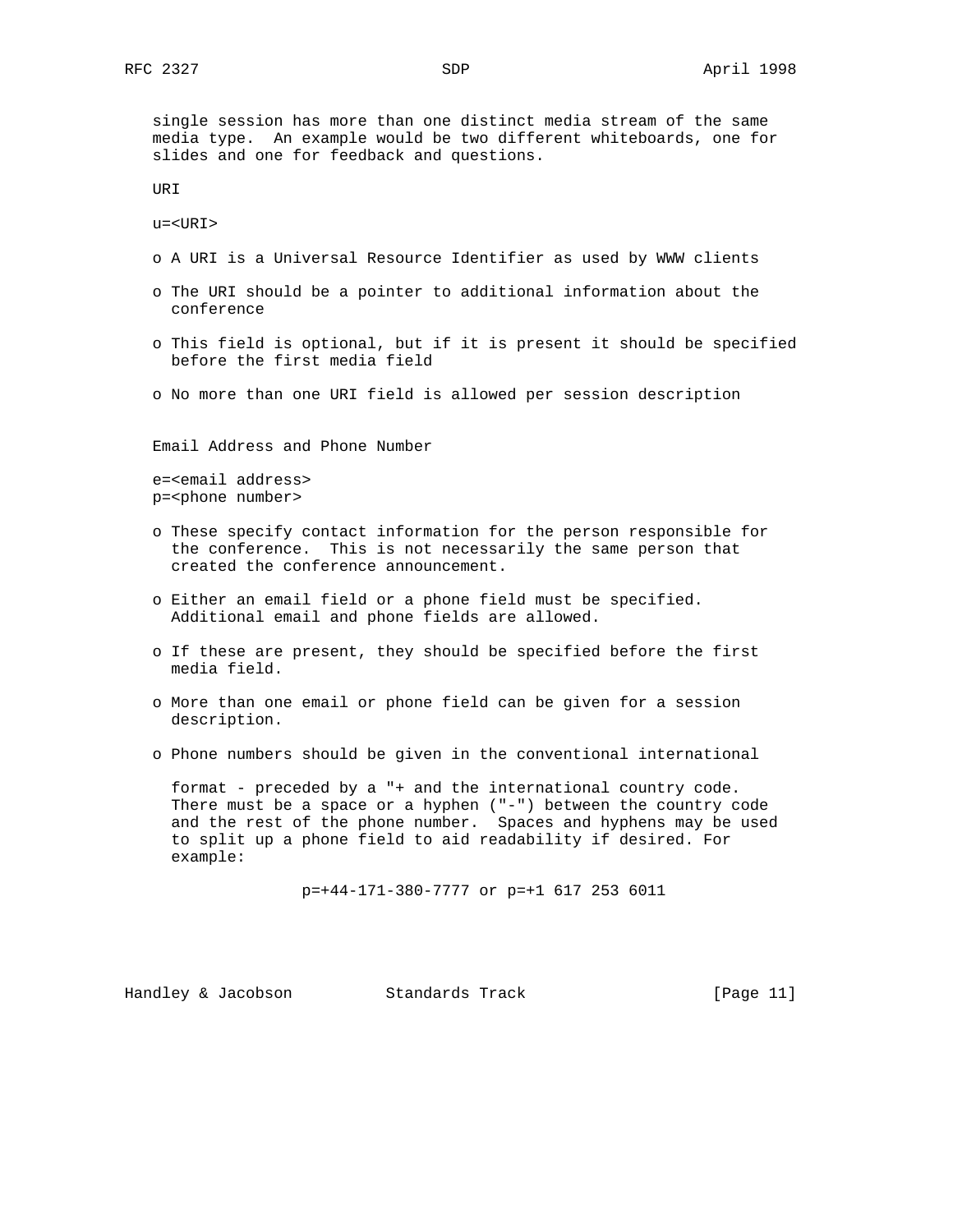o Both email addresses and phone numbers can have an optional free text string associated with them, normally giving the name of the person who may be contacted. This should be enclosed in parenthesis if it is present. For example:

e=mjh@isi.edu (Mark Handley)

 The alternative RFC822 name quoting convention is also allowed for both email addresses and phone numbers. For example,

e=Mark Handley <mjh@isi.edu>

 The free text string should be in the ISO-10646 character set with UTF-8 encoding, or alternatively in ISO-8859-1 or other encodings if the appropriate charset session-level attribute is set.

Connection Data

c=<network type> <address type> <connection address>

The "c=" field contains connection data.

 A session announcement must contain one "c=" field in each media description (see below) or a "c=" field at the session-level. It may contain a session-level "c=" field and one additional "c=" field per media description, in which case the per-media values override the session-level settings for the relevant media.

 The first sub-field is the network type, which is a text string giving the type of network. Initially "IN" is defined to have the meaning "Internet".

 The second sub-field is the address type. This allows SDP to be used for sessions that are not IP based. Currently only IP4 is defined.

 The third sub-field is the connection address. Optional extra subfields may be added after the connection address depending on the value of the <address type> field.

For IP4 addresses, the connection address is defined as follows:

o Typically the connection address will be a class-D IP multicast

 group address. If the session is not multicast, then the connection address contains the fully-qualified domain name or the unicast IP address of the expected data source or data relay or data sink as determined by additional attribute fields. It is not expected that fully-qualified domain names or unicast addresses

Handley & Jacobson Standards Track [Page 12]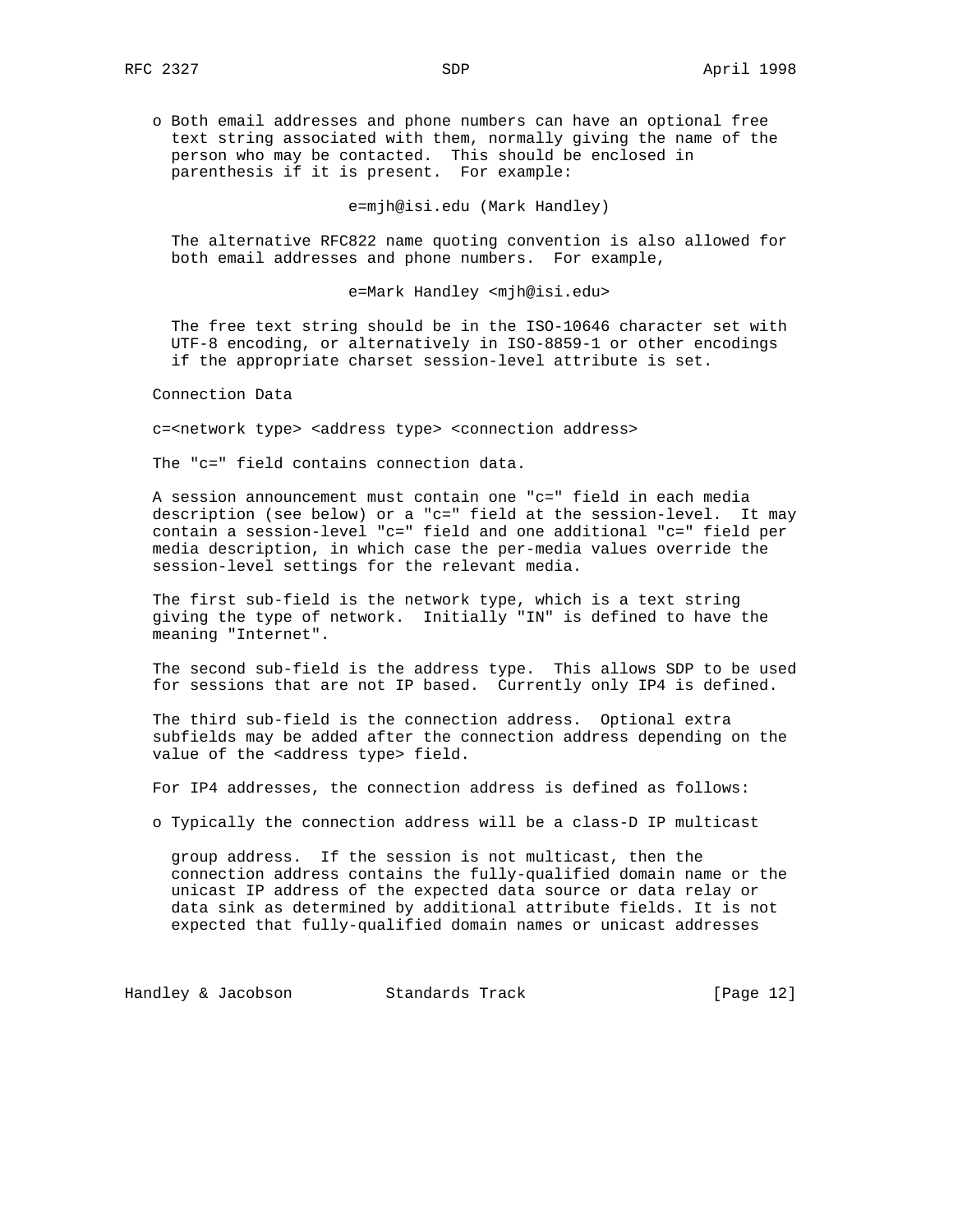will be given in a session description that is communicated by a multicast announcement, though this is not prohibited. If a unicast data stream is to pass through a network address translator, the use of a fully-qualified domain name rather than an unicast IP address is RECOMMENDED. In other cases, the use of an IP address to specify a particular interface on a multi-homed host might be required. Thus this specification leaves the decision as to which to use up to the individual application, but all applications MUST be able to cope with receiving both formats.

 o Conferences using an IP multicast connection address must also have a time to live (TTL) value present in addition to the multicast address. The TTL and the address together define the scope with which multicast packets sent in this conference will be sent. TTL values must be in the range 0-255.

 The TTL for the session is appended to the address using a slash as a separator. An example is:

## c=IN IP4 224.2.1.1/127

 Hierarchical or layered encoding schemes are data streams where the encoding from a single media source is split into a number of layers. The receiver can choose the desired quality (and hence bandwidth) by only subscribing to a subset of these layers. Such layered encodings are normally transmitted in multiple multicast groups to allow multicast pruning. This technique keeps unwanted traffic from sites only requiring certain levels of the hierarchy. For applications requiring multiple multicast groups, we allow the following notation to be used for the connection address:

<base multicast address>/<ttl>/<number of addresses>

 If the number of addresses is not given it is assumed to be one. Multicast addresses so assigned are contiguously allocated above the base address, so that, for example:

c=IN IP4 224.2.1.1/127/3

 would state that addresses 224.2.1.1, 224.2.1.2 and 224.2.1.3 are to be used at a ttl of 127. This is semantically identical to including multiple "c=" lines in a media description:

> c=IN IP4 224.2.1.1/127 c=IN IP4 224.2.1.2/127 c=IN IP4 224.2.1.3/127

Handley & Jacobson Standards Track [Page 13]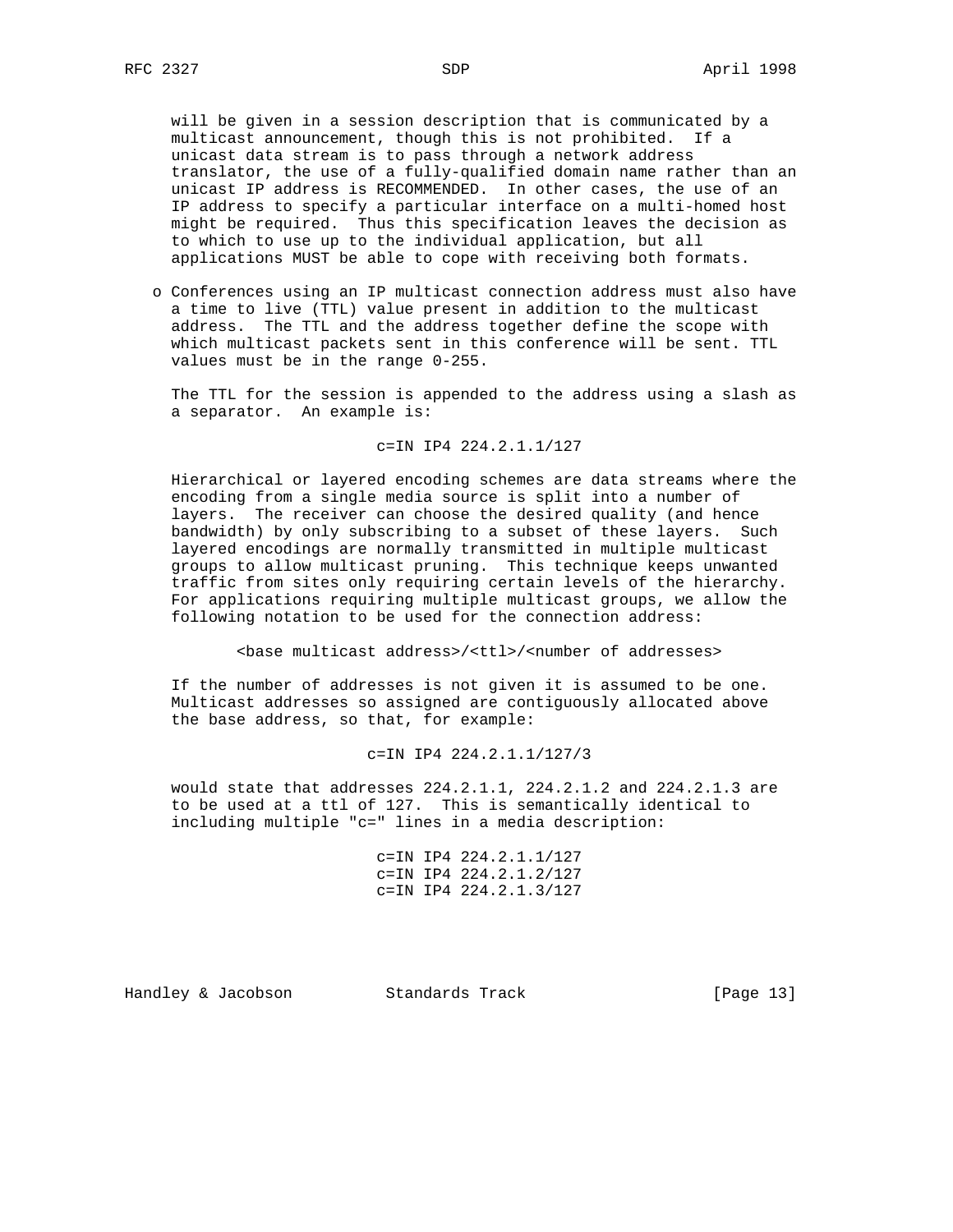Multiple addresses or "c=" lines can only be specified on a per media basis, and not for a session-level "c=" field.

 It is illegal for the slash notation described above to be used for IP unicast addresses.

Bandwidth

b=<modifier>:<bandwidth-value>

- o This specifies the proposed bandwidth to be used by the session or media, and is optional.
- o <bandwidth-value> is in kilobits per second
- o <modifier> is a single alphanumeric word giving the meaning of the bandwidth figure.
- o Two modifiers are initially defined:
- CT Conference Total: An implicit maximum bandwidth is associated with each TTL on the Mbone or within a particular multicast administrative scope region (the Mbone bandwidth vs. TTL limits are given in the MBone FAQ). If the bandwidth of a session or media in a session is different from the bandwidth implicit from the scope, a 'b=CT:...' line should be supplied for the session giving the proposed upper limit to the bandwidth used. The primary purpose of this is to give an approximate idea as to whether two or more conferences can co-exist simultaneously.
- AS Application-Specific Maximum: The bandwidth is interpreted to be application-specific, i.e., will be the application's concept of maximum bandwidth. Normally this will coincide with what is set on the application's "maximum bandwidth" control if applicable.

 Note that CT gives a total bandwidth figure for all the media at all sites. AS gives a bandwidth figure for a single media at a single site, although there may be many sites sending simultaneously.

 o Extension Mechanism: Tool writers can define experimental bandwidth modifiers by prefixing their modifier with "X-". For example:

#### b=X-YZ:128

 SDP parsers should ignore bandwidth fields with unknown modifiers. Modifiers should be alpha-numeric and, although no length limit is given, they are recommended to be short.

Handley & Jacobson Standards Track [Page 14]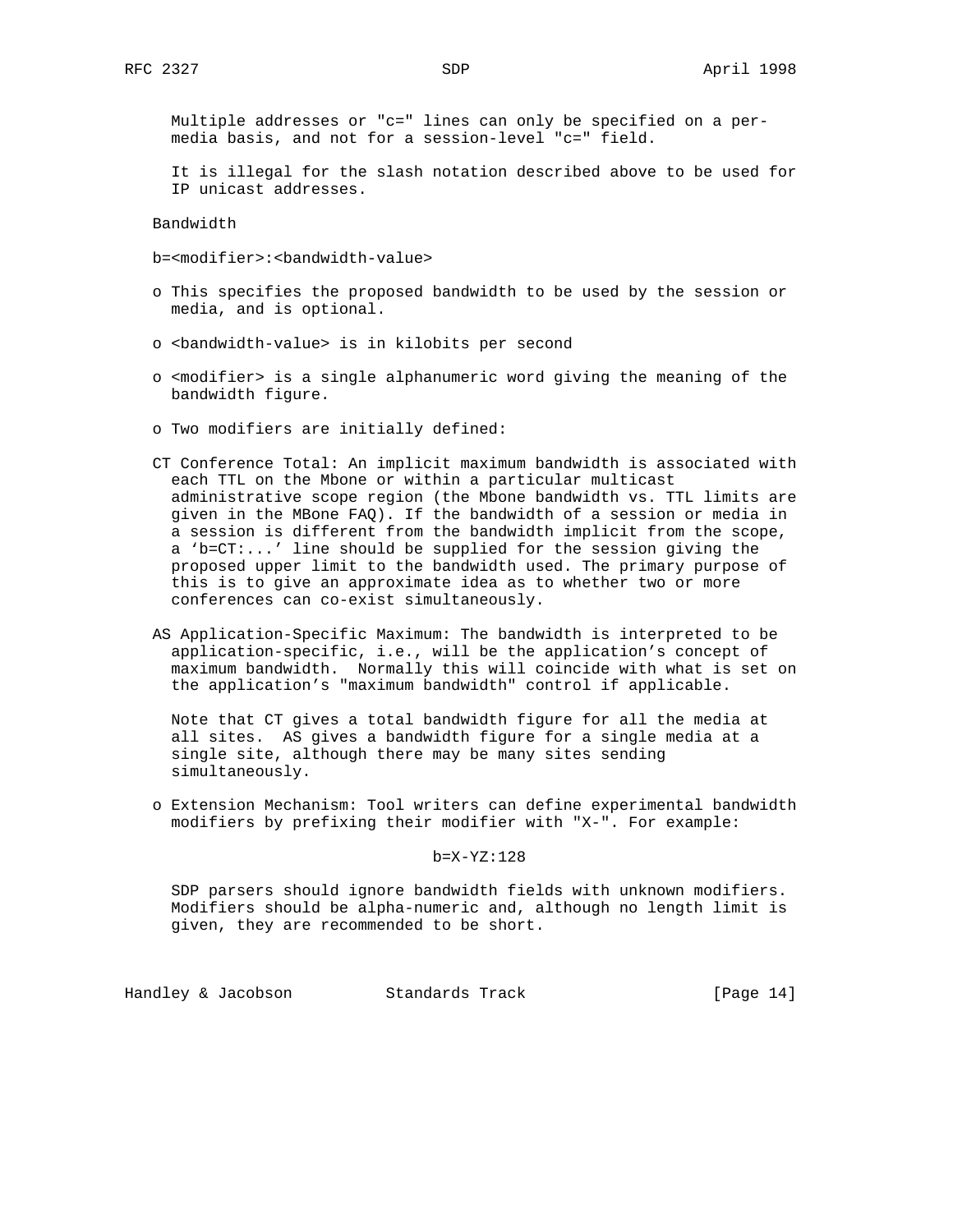Times, Repeat Times and Time Zones

t=<start time> <stop time>

- o "t=" fields specify the start and stop times for a conference session. Multiple "t=" fields may be used if a session is active at multiple irregularly spaced times; each additional "t=" field specifies an additional period of time for which the session will be active. If the session is active at regular times, an  $r =$ " field (see below) should be used in addition to and following a "t=" field - in which case the "t=" field specifies the start and stop times of the repeat sequence.
- o The first and second sub-fields give the start and stop times for the conference respectively. These values are the decimal representation of Network Time Protocol (NTP) time values in seconds [1]. To convert these values to UNIX time, subtract decimal 2208988800.
- o If the stop-time is set to zero, then the session is not bounded, though it will not become active until after the start-time. If the start-time is also zero, the session is regarded as permanent.

 User interfaces should strongly discourage the creation of unbounded and permanent sessions as they give no information about when the session is actually going to terminate, and so make scheduling difficult.

 The general assumption may be made, when displaying unbounded sessions that have not timed out to the user, that an unbounded session will only be active until half an hour from the current time or the session start time, whichever is the later. If behaviour other than this is required, an end-time should be given and modified as appropriate when new information becomes available about when the session should really end.

 Permanent sessions may be shown to the user as never being active unless there are associated repeat times which state precisely when the session will be active. In general, permanent sessions should not be created for any session expected to have a duration of less than 2 months, and should be discouraged for sessions expected to have a duration of less than 6 months.

r=<repeat interval> <active duration> <list of offsets from starttime>

 o "r=" fields specify repeat times for a session. For example, if a session is active at 10am on Monday and 11am on Tuesday for one

Handley & Jacobson Standards Track [Page 15]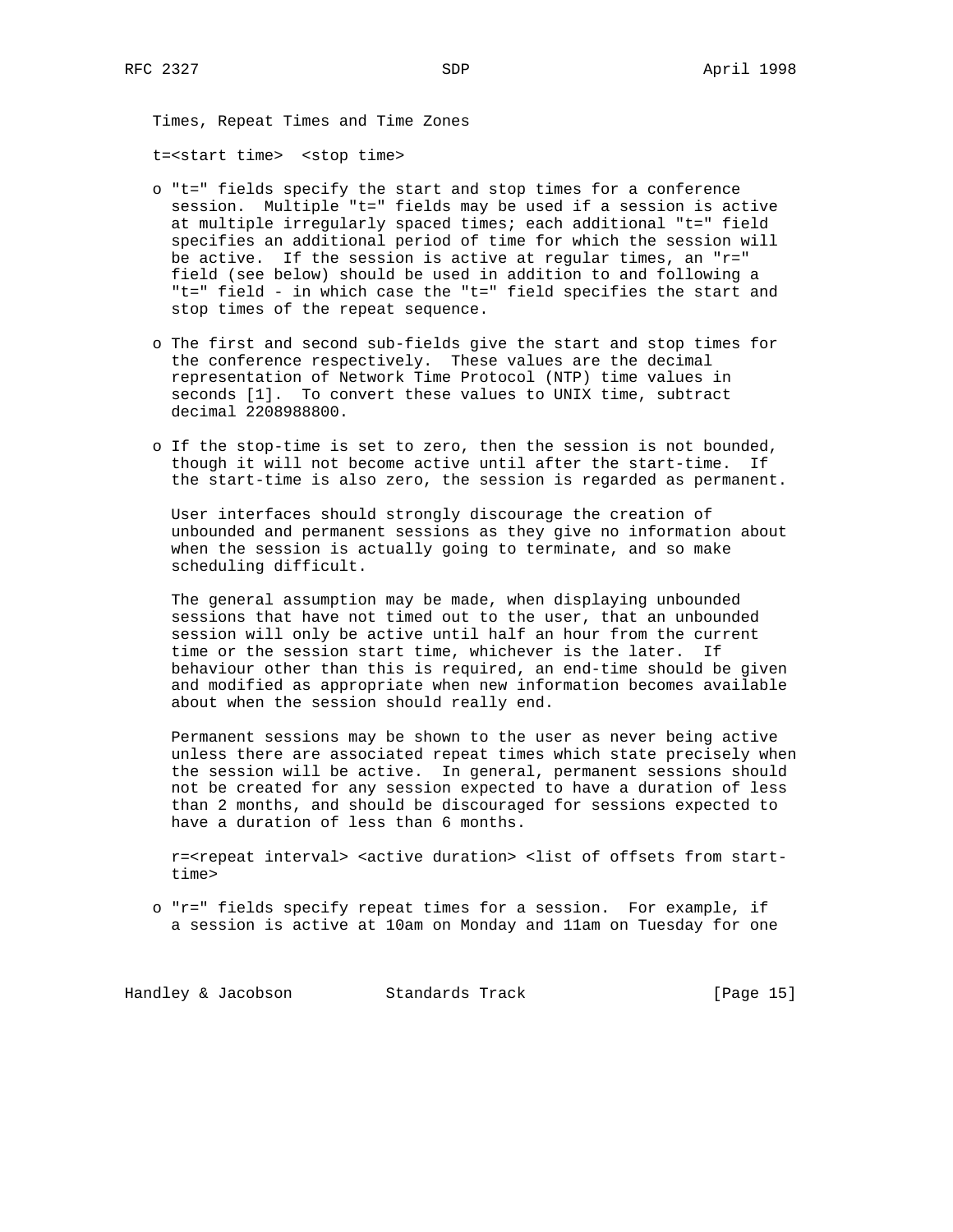hour each week for three months, then the <start time> in the corresponding "t=" field would be the NTP representation of 10am on the first Monday, the <repeat interval> would be 1 week, the <active duration> would be 1 hour, and the offsets would be zero and 25 hours. The corresponding "t=" field stop time would be the NTP representation of the end of the last session three months later. By default all fields are in seconds, so the "r=" and "t=" fields might be:

## t=3034423619 3042462419 r=604800 3600 0 90000

 To make announcements more compact, times may also be given in units of days, hours or minutes. The syntax for these is a number immediately followed by a single case-sensitive character. Fractional units are not allowed - a smaller unit should be used instead. The following unit specification characters are allowed:

 d - days (86400 seconds) h - minutes (3600 seconds) m - minutes (60 seconds) s - seconds (allowed for completeness but not recommended)

Thus, the above announcement could also have been written:

#### r=7d 1h 0 25h

 Monthly and yearly repeats cannot currently be directly specified with a single SDP repeat time - instead separate "t" fields should be used to explicitly list the session times.

z=<adjustment time> <offset> <adjustment time> <offset> ....

 o To schedule a repeated session which spans a change from daylight saving time to standard time or vice-versa, it is necessary to specify offsets from the base repeat times. This is required because different time zones change time at different times of day, different countries change to or from daylight time on different dates, and some countries do not have daylight saving time at all.

 Thus in order to schedule a session that is at the same time winter and summer, it must be possible to specify unambiguously by whose time zone a session is scheduled. To simplify this task for receivers, we allow the sender to specify the NTP time that a time zone adjustment happens and the offset from the time when the session was first scheduled. The "z" field allows the sender to specify a list of these adjustment times and offsets from the base time.

Handley & Jacobson Standards Track [Page 16]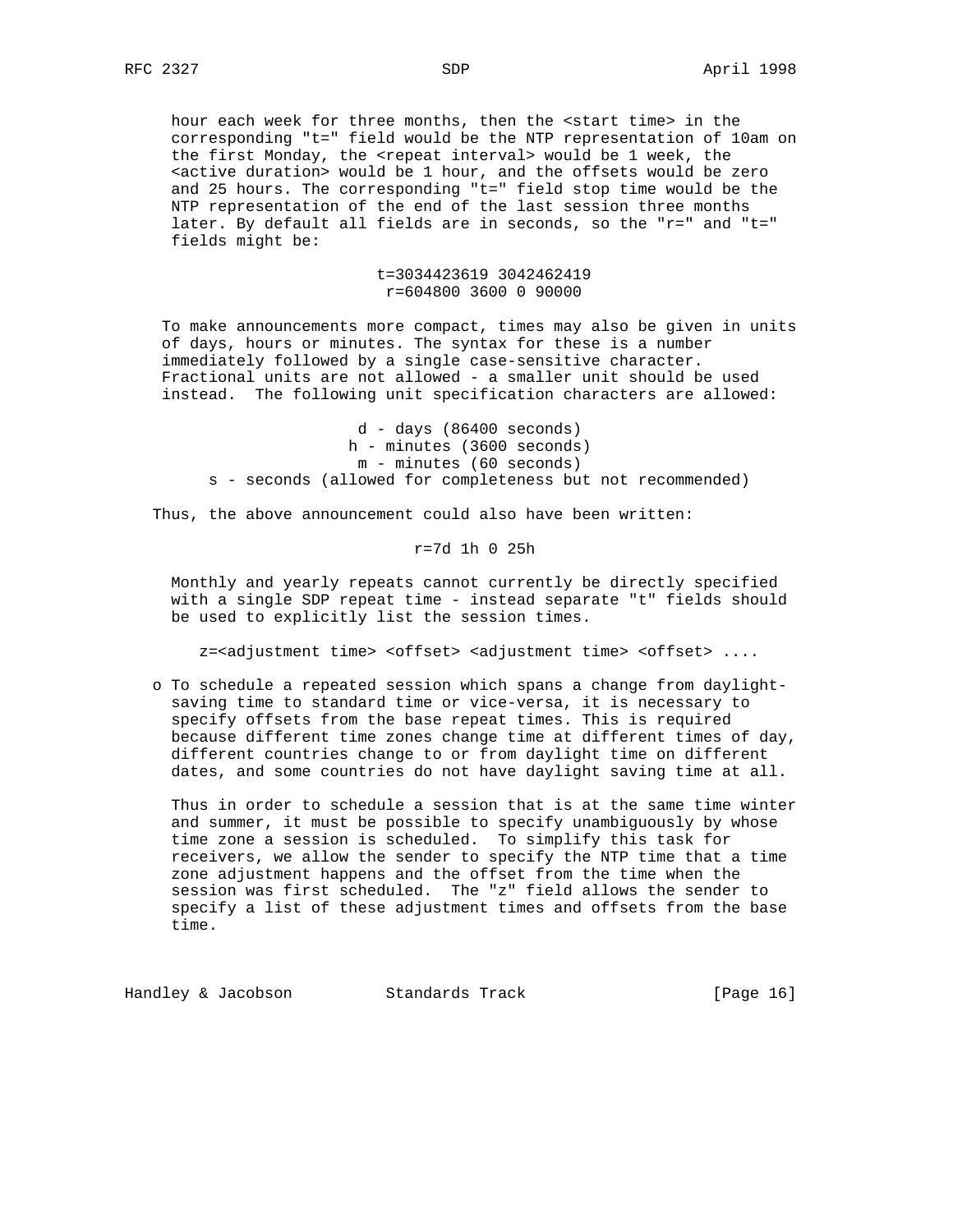An example might be:

## z=2882844526 -1h 2898848070 0

 This specifies that at time 2882844526 the time base by which the session's repeat times are calculated is shifted back by 1 hour, and that at time 2898848070 the session's original time base is restored. Adjustments are always relative to the specified start time - they are not cumulative.

 o If a session is likely to last several years, it is expected that

 the session announcement will be modified periodically rather than transmit several years worth of adjustments in one announcement.

Encryption Keys

 k=<method> k=<method>:<encryption key>

- o The session description protocol may be used to convey encryption keys. A key field is permitted before the first media entry (in which case it applies to all media in the session), or for each media entry as required.
- o The format of keys and their usage is outside the scope of this document, but see [3].
- o The method indicates the mechanism to be used to obtain a usable key by external means, or from the encoded encryption key given.

The following methods are defined:

 k=clear:<encryption key> The encryption key (as described in [3] for RTP media streams under the AV profile) is included untransformed in this key field.

 k=base64:<encoded encryption key> The encryption key (as described in [3] for RTP media streams under the AV profile) is included in this key field but has been base64 encoded because it includes characters that are prohibited in SDP.

 k=uri:<URI to obtain key> A Universal Resource Identifier as used by WWW clients is included in this key field. The URI refers to the data containing the key, and may require additional authentication

Handley & Jacobson Standards Track [Page 17]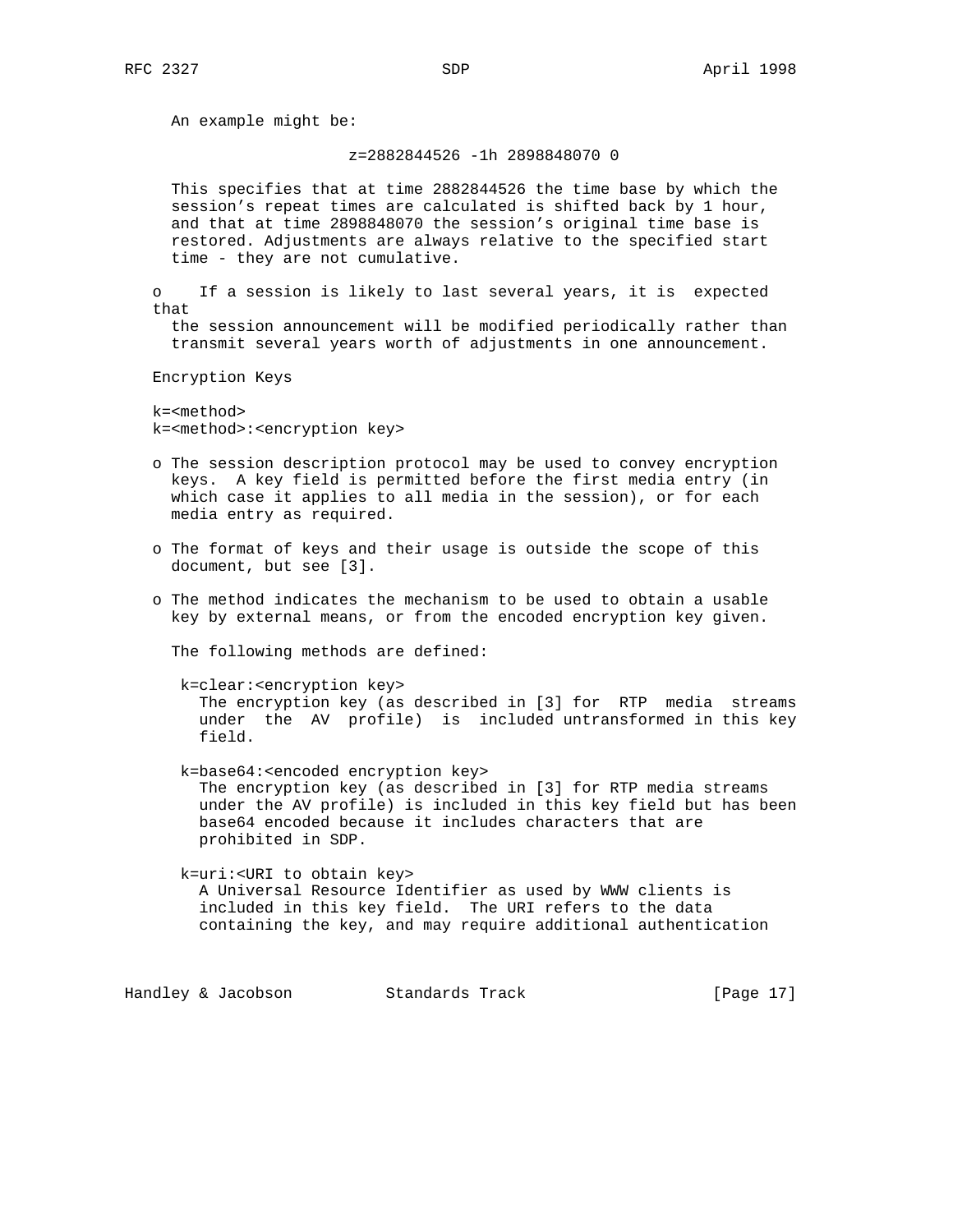before the key can be returned. When a request is made to the given URI, the MIME content-type of the reply specifies the encoding for the key in the reply. The key should not be obtained until the user wishes to join the session to reduce synchronisation of requests to the WWW server(s).

k=prompt

 No key is included in this SDP description, but the session or media stream referred to by this key field is encrypted. The user should be prompted for the key when attempting to join the session, and this user-supplied key should then be used to decrypt the media streams.

Attributes

 a=<attribute> a=<attribute>:<value>

 Attributes are the primary means for extending SDP. Attributes may be defined to be used as "session-level" attributes, "media-level" attributes, or both.

 A media description may have any number of attributes ("a=" fields) which are media specific. These are referred to as "media-level" attributes and add information about the media stream. Attribute fields can also be added before the first media field; these "session-level" attributes convey additional information that applies to the conference as a whole rather than to individual media; an example might be the conference's floor control policy.

Attribute fields may be of two forms:

- o property attributes. A property attribute is simply of the form "a=<flag>". These are binary attributes, and the presence of the attribute conveys that the attribute is a property of the session. An example might be "a=recvonly".
- o value attributes. A value attribute is of the form "a=<attribute>:<value>". An example might be that a whiteboard could have the value attribute "a=orient:landscape"

 Attribute interpretation depends on the media tool being invoked. Thus receivers of session descriptions should be configurable in their interpretation of announcements in general and of attributes in particular.

Attribute names must be in the US-ASCII subset of ISO-10646/UTF-8.

Handley & Jacobson Standards Track [Page 18]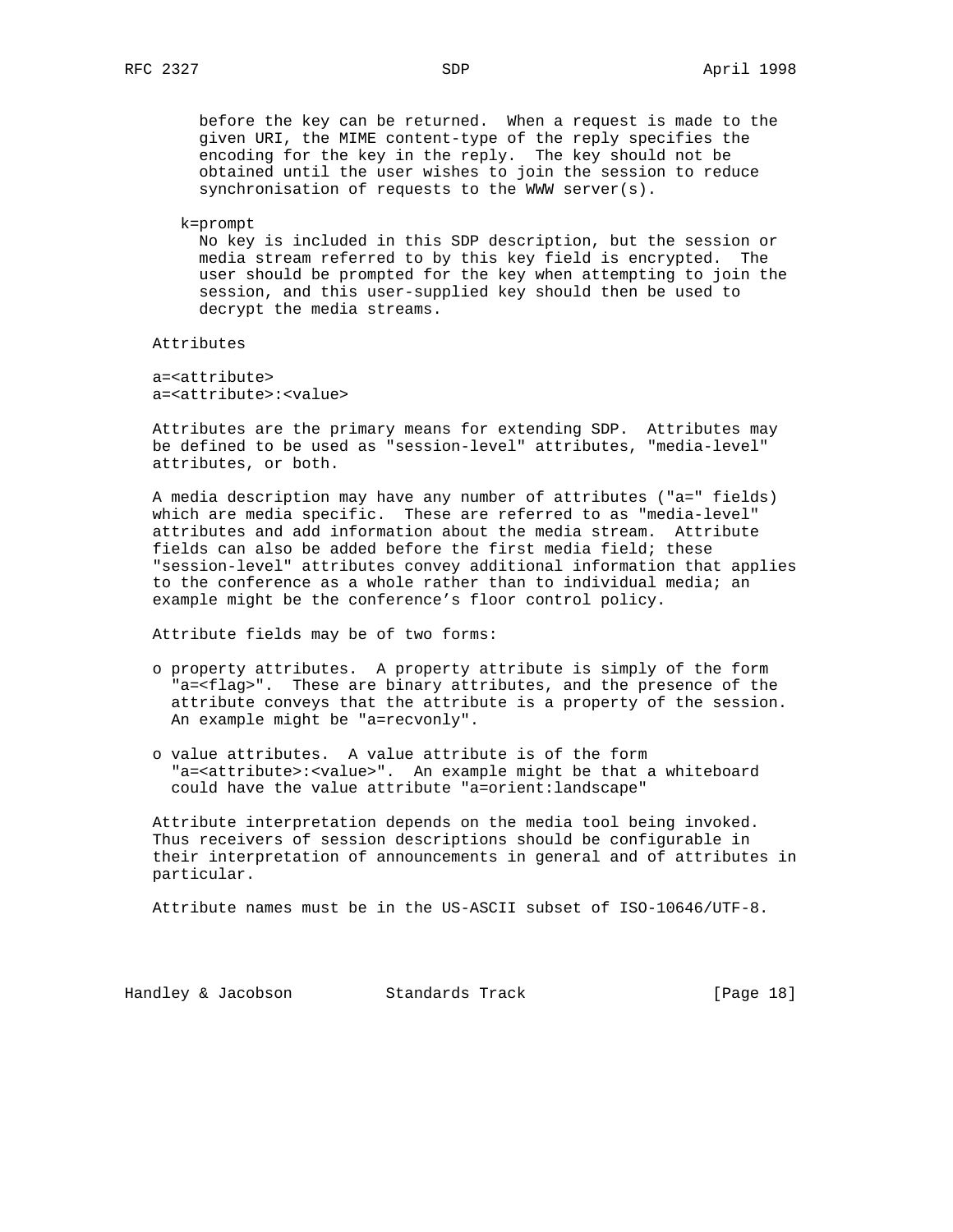Attribute values are byte strings, and MAY use any byte value except 0x00 (Nul), 0x0A (LF), and 0x0D (CR). By default, attribute values are to be interpreted as in ISO-10646 character set with UTF-8 encoding. Unlike other text fields, attribute values are NOT normally affected by the 'charset' attribute as this would make comparisons against known values problematic. However, when an attribute is defined, it can be defined to be charset-dependent, in which case it's value should be interpreted in the session charset rather than in ISO-10646.

 Attributes that will be commonly used can be registered with IANA (see Appendix B). Unregistered attributes should begin with "X-" to prevent inadvertent collision with registered attributes. In either case, if an attribute is received that is not understood, it should simply be ignored by the receiver.

Media Announcements

m=<media> <port> <transport> <fmt list>

 A session description may contain a number of media descriptions. Each media description starts with an "m=" field, and is terminated by either the next "m=" field or by the end of the session description. A media field also has several sub-fields:

- o The first sub-field is the media type. Currently defined media are "audio", "video", "application", "data" and "control", though this list may be extended as new communication modalities emerge (e.g., telepresense). The difference between "application" and "data" is that the former is a media flow such as whiteboard information, and the latter is bulk-data transfer such as multicasting of program executables which will not typically be displayed to the user. "control" is used to specify an additional conference control channel for the session.
	- o The second sub-field is the transport port to which the media stream will be sent. The meaning of the transport port depends on the network being used as specified in the relevant "c" field and on the transport protocol defined in the third sub-field. Other ports used by the media application (such as the RTCP port, see [2]) should be derived algorithmically from the base media port.

 Note: For transports based on UDP, the value should be in the range 1024 to 65535 inclusive. For RTP compliance it should be an even number.

Handley & Jacobson Standards Track [Page 19]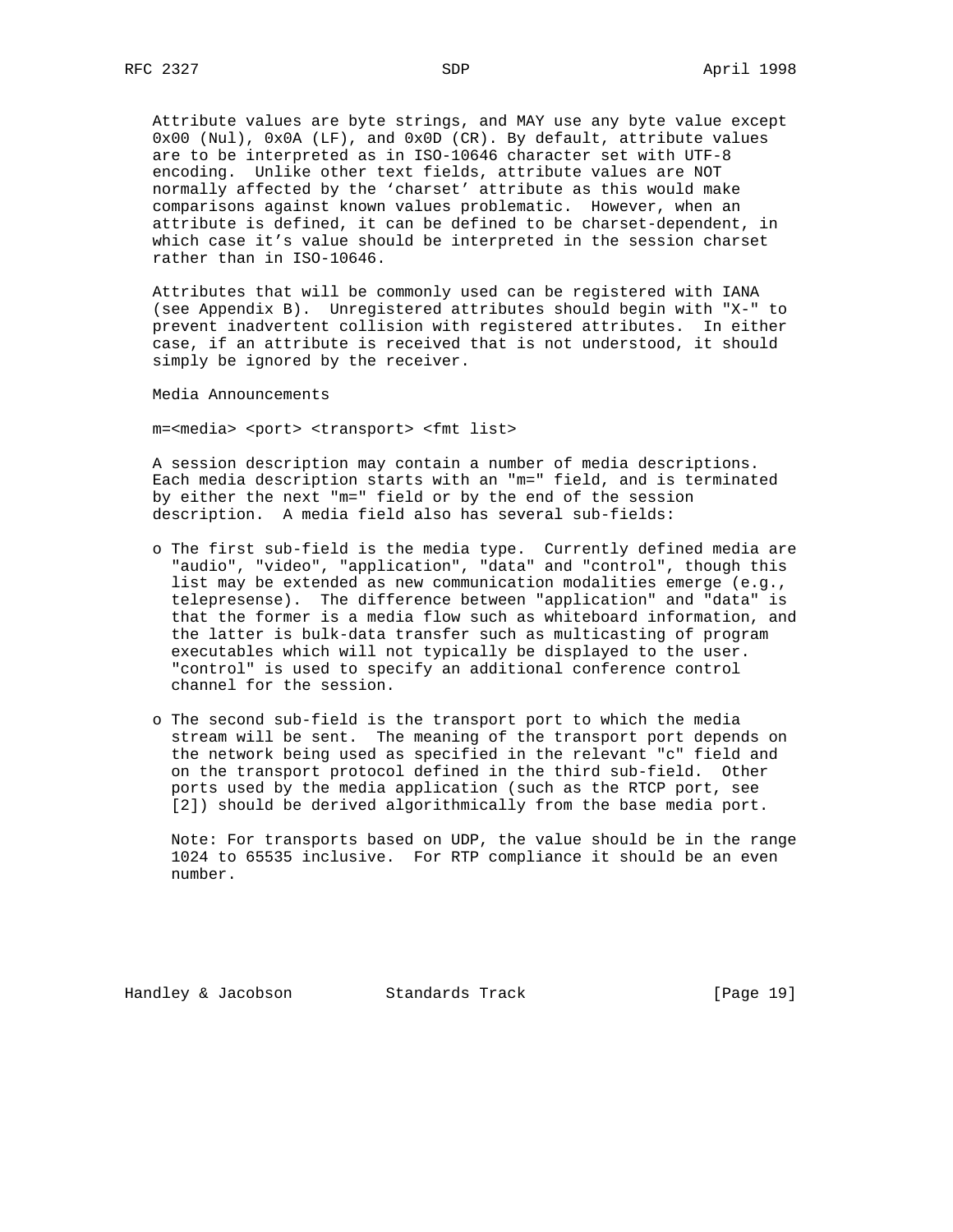For applications where hierarchically encoded streams are being sent to a unicast address, it may be necessary to specify multiple transport ports. This is done using a similar notation to that used for IP multicast addresses in the "c=" field:

m=<media> <port>/<number of ports> <transport> <fmt list>

 In such a case, the ports used depend on the transport protocol. For RTP, only the even ports are used for data and the corresponding one-higher odd port is used for RTCP. For example:

m=video 49170/2 RTP/AVP 31

 would specify that ports 49170 and 49171 form one RTP/RTCP pair and 49172 and 49173 form the second RTP/RTCP pair. RTP/AVP is the transport protocol and 31 is the format (see below).

 It is illegal for both multiple addresses to be specified in the "c=" field and for multiple ports to be specified in the "m=" field in the same session description.

- o The third sub-field is the transport protocol. The transport protocol values are dependent on the address-type field in the "c=" fields. Thus a "c=" field of IP4 defines that the transport protocol runs over IP4. For IP4, it is normally expected that most media traffic will be carried as RTP over UDP. The following transport protocols are preliminarily defined, but may be extended through registration of new protocols with IANA:
	- RTP/AVP the IETF's Realtime Transport Protocol using the Audio/Video profile carried over UDP.
	- udp User Datagram Protocol

 If an application uses a single combined proprietary media format and transport protocol over UDP, then simply specifying the transport protocol as udp and using the format field to distinguish the combined protocol is recommended. If a transport protocol is used over UDP to carry several distinct media types that need to be distinguished by a session directory, then specifying the transport protocol and media format separately is necessary. RTP is an example of a transport-protocol that carries multiple payload formats that must be distinguished by the session directory for it to know how to start appropriate tools, relays, mixers or recorders.

Handley & Jacobson Standards Track [Page 20]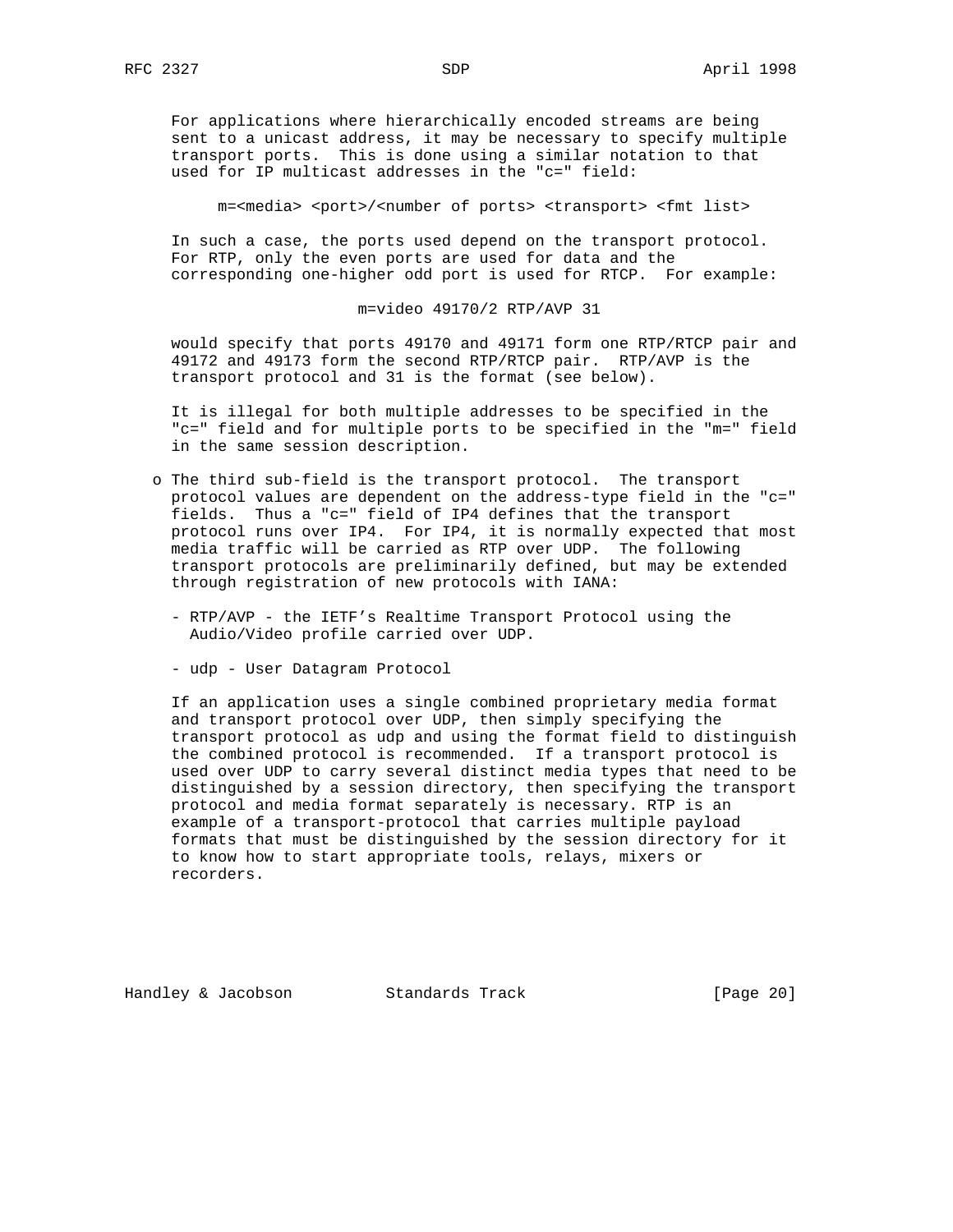The main reason to specify the transport-protocol in addition to the media format is that the same standard media formats may be carried over different transport protocols even when the network protocol is the same - a historical example is vat PCM audio and RTP PCM audio. In addition, relays and monitoring tools that are transport-protocol-specific but format-independent are possible.

 For RTP media streams operating under the RTP Audio/Video Profile [3], the protocol field is "RTP/AVP". Should other RTP profiles be defined in the future, their profiles will be specified in the same way. For example, the protocol field "RTP/XYZ" would specify RTP operating under a profile whose short name is "XYZ".

 o The fourth and subsequent sub-fields are media formats. For audio and video, these will normally be a media payload type as defined in the RTP Audio/Video Profile.

 When a list of payload formats is given, this implies that all of these formats may be used in the session, but the first of these formats is the default format for the session.

 For media whose transport protocol is not RTP or UDP the format field is protocol specific. Such formats should be defined in an additional specification document.

 For media whose transport protocol is RTP, SDP can be used to provide a dynamic binding of media encoding to RTP payload type. The encoding names in the RTP AV Profile do not specify unique audio encodings (in terms of clock rate and number of audio channels), and so they are not used directly in SDP format fields. Instead, the payload type number should be used to specify the format for static payload types and the payload type number along with additional encoding information should be used for dynamically allocated payload types.

 An example of a static payload type is u-law PCM coded single channel audio sampled at 8KHz. This is completely defined in the RTP Audio/Video profile as payload type 0, so the media field for such a stream sent to UDP port 49232 is:

#### m=video 49232 RTP/AVP 0

 An example of a dynamic payload type is 16 bit linear encoded stereo audio sampled at 16KHz. If we wish to use dynamic RTP/AVP payload type 98 for such a stream, additional information is required to decode it:

m=video 49232 RTP/AVP 98

Handley & Jacobson Standards Track [Page 21]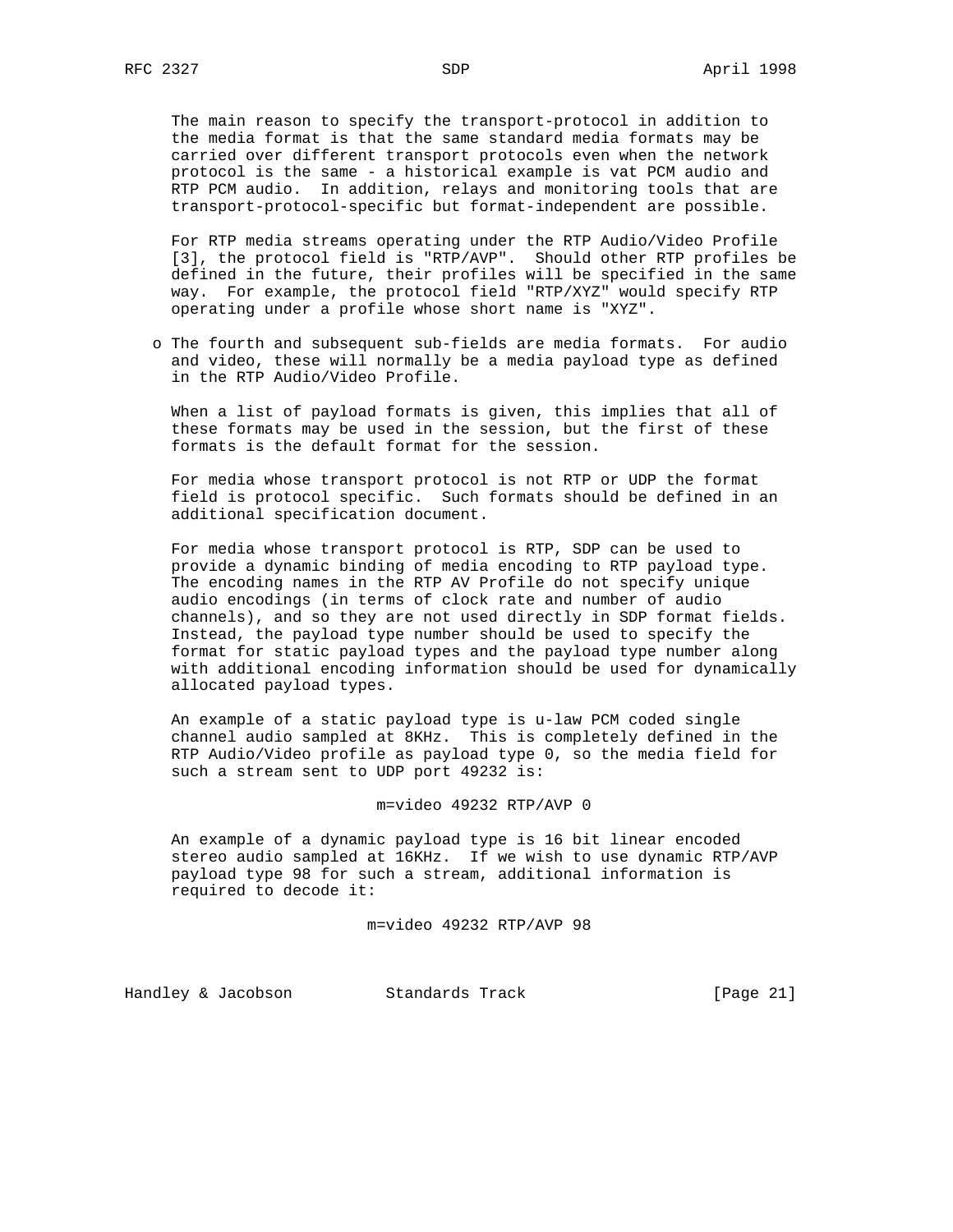a=rtpmap:98 L16/16000/2

The general form of an rtpmap attribute is:

 a=rtpmap:<payload type> <encoding name>/<clock rate>[/<encoding parameters>]

 For audio streams, <encoding parameters> may specify the number of audio channels. This parameter may be omitted if the number of channels is one provided no additional parameters are needed. For video streams, no encoding parameters are currently specified.

 Additional parameters may be defined in the future, but codecspecific parameters should not be added. Parameters added to an rtpmap attribute should only be those required for a session directory to make the choice of appropriate media too to participate in a session. Codec-specific parameters should be added in other attributes.

 Up to one rtpmap attribute can be defined for each media format specified. Thus we might have:

> m=audio 49230 RTP/AVP 96 97 98 a=rtpmap:96 L8/8000 a=rtpmap:97 L16/8000 a=rtpmap:98 L16/11025/2

 RTP profiles that specify the use of dynamic payload types must define the set of valid encoding names and/or a means to register encoding names if that profile is to be used with SDP.

 Experimental encoding formats can also be specified using rtpmap. RTP formats that are not registered as standard format names must be preceded by "X-". Thus a new experimental redundant audio stream called GSMLPC using dynamic payload type 99 could be specified as:

> m=video 49232 RTP/AVP 99 a=rtpmap:99 X-GSMLPC/8000

 Such an experimental encoding requires that any site wishing to receive the media stream has relevant configured state in its session directory to know which tools are appropriate.

 Note that RTP audio formats typically do not include information about the number of samples per packet. If a non-default (as defined in the RTP Audio/Video Profile) packetisation is required, the "ptime" attribute is used as given below.

Handley & Jacobson Standards Track [Page 22]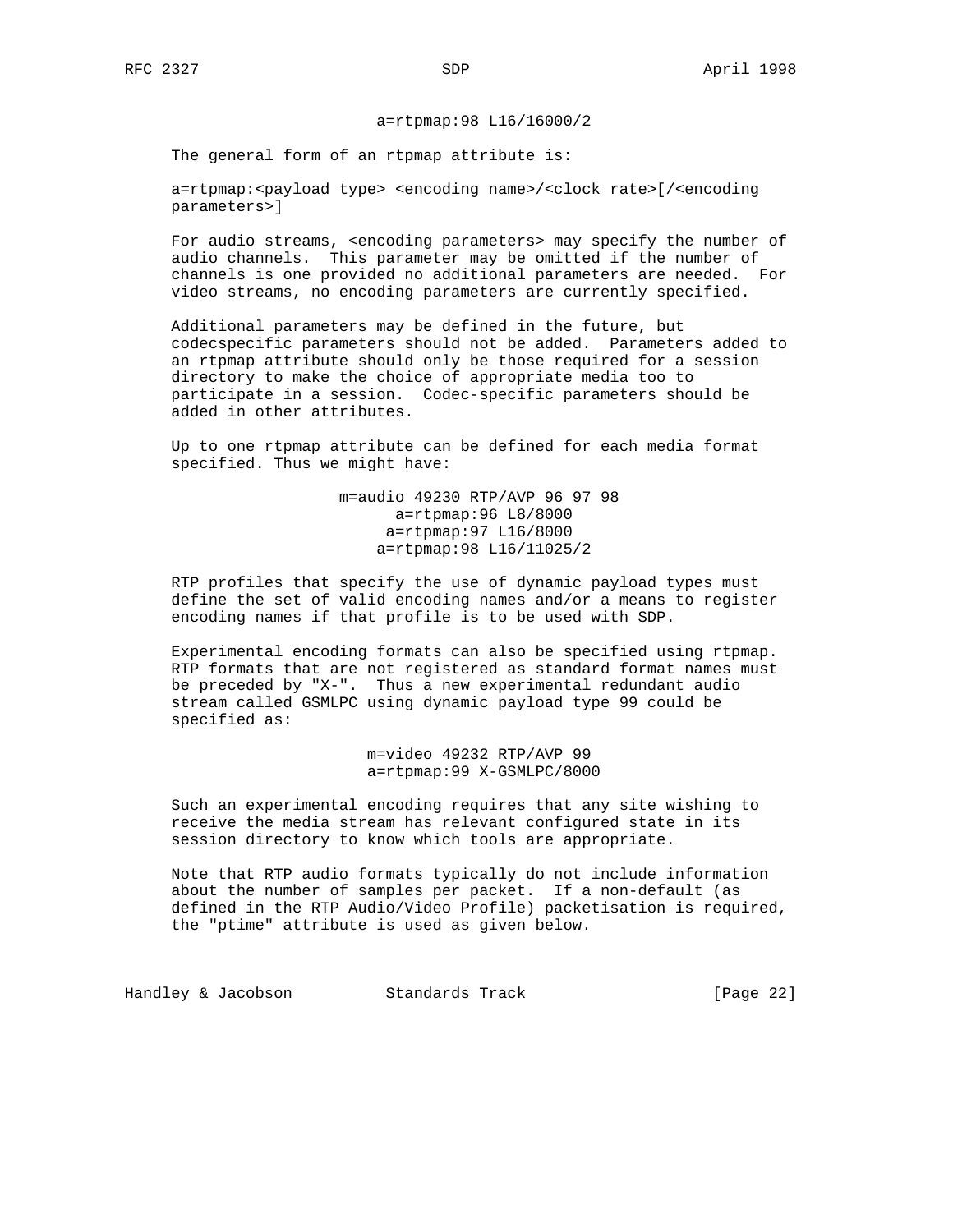For more details on RTP audio and video formats, see [3].

 o Formats for non-RTP media should be registered as MIME content types as described in Appendix B. For example, the LBL whiteboard application might be registered as MIME content-type application/wb with encoding considerations specifying that it operates over UDP, with no appropriate file format. In SDP this would then be expressed using a combination of the "media" field and the "fmt" field, as follows:

m=application 32416 udp wb

Suggested Attributes

 The following attributes are suggested. Since application writers may add new attributes as they are required, this list is not exhaustive.

a=cat:<category>

 This attribute gives the dot-separated hierarchical category of the session. This is to enable a receiver to filter unwanted sessions by category. It would probably have been a compulsory separate field, except for its experimental nature at this time. It is a session-level attribute, and is not dependent on charset.

a=keywds:<keywords>

 Like the cat attribute, this is to assist identifying wanted sessions at the receiver. This allows a receiver to select interesting session based on keywords describing the purpose of the session. It is a session-level attribute. It is a charset dependent attribute, meaning that its value should be interpreted in the charset specified for the session description if one is specified, or by default in ISO 10646/UTF-8.

a=tool:<name and version of tool>

 This gives the name and version number of the tool used to create the session description. It is a session-level attribute, and is not dependent on charset.

a=ptime:<packet time>

 This gives the length of time in milliseconds represented by the media in a packet. This is probably only meaningful for audio data. It should not be necessary to know ptime to decode RTP or vat audio, and it is intended as a recommendation for the encoding/packetisation of audio. It is a media attribute, and is not dependent on charset.

Handley & Jacobson Standards Track [Page 23]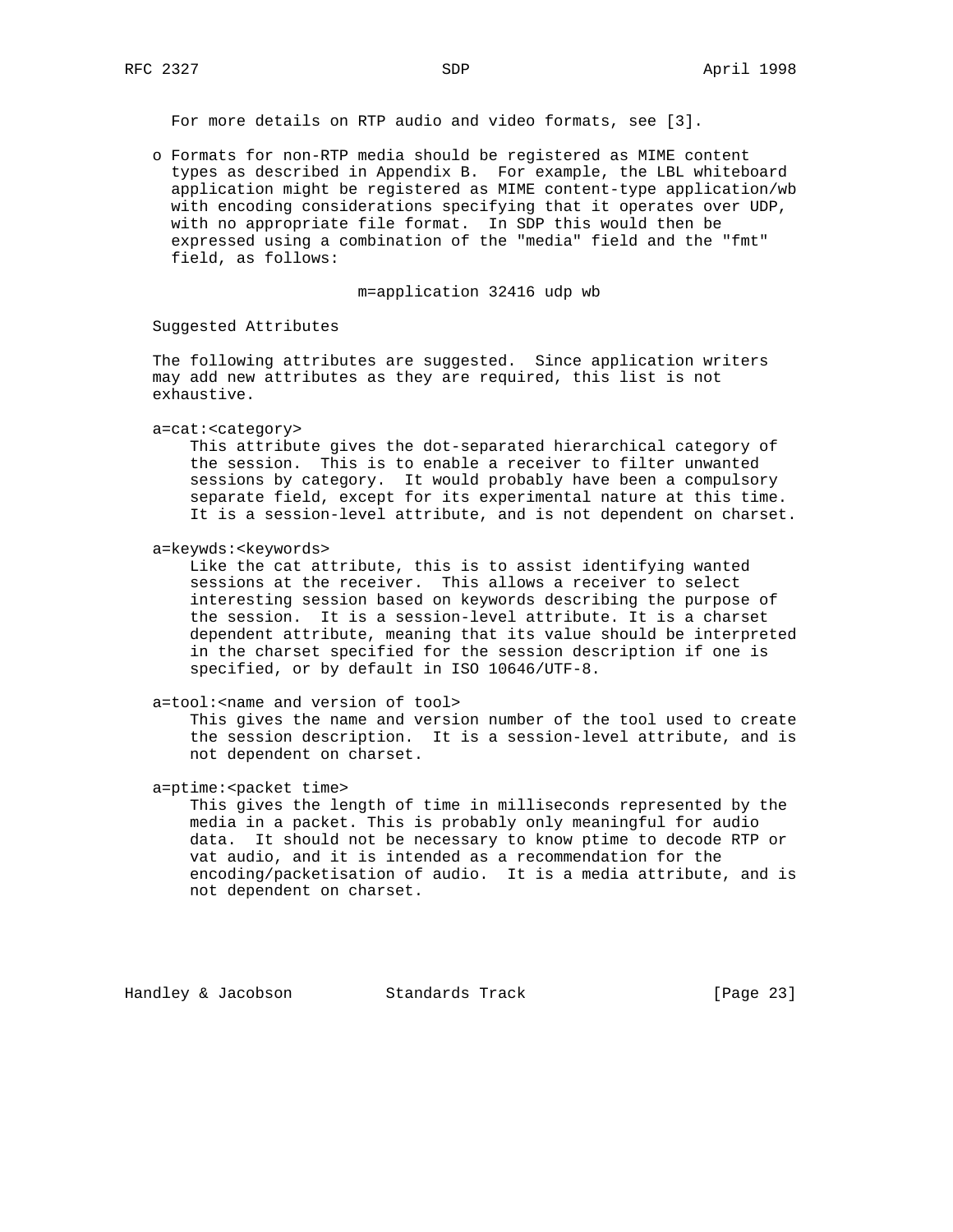#### a=recvonly

 This specifies that the tools should be started in receive-only mode where applicable. It can be either a session or media attribute, and is not dependent on charset.

a=sendrecv

 This specifies that the tools should be started in send and receive mode. This is necessary for interactive conferences with tools such as wb which defaults to receive only mode. It can be either a session or media attribute, and is not dependent on charset.

a=sendonly

 This specifies that the tools should be started in send-only mode. An example may be where a different unicast address is to be used for a traffic destination than for a traffic source. In such a case, two media descriptions may be use, one sendonly and one recvonly. It can be either a session or media attribute, but would normally only be used as a media attribute, and is not dependent on charset.

a=orient:<whiteboard orientation>

 Normally this is only used in a whiteboard media specification. It specifies the orientation of a the whiteboard on the screen. It is a media attribute. Permitted values are 'portrait', 'landscape' and 'seascape' (upside down landscape). It is not dependent on charset

a=type:<conference type>

 This specifies the type of the conference. Suggested values are 'broadcast', 'meeting', 'moderated', 'test' and 'H332'. 'recvonly' should be the default for 'type:broadcast' sessions, 'type:meeting' should imply 'sendrecv' and 'type:moderated' should indicate the use of a floor control tool and that the media tools are started so as to "mute" new sites joining the conference.

 Specifying the attribute type:H332 indicates that this loosely coupled session is part of a H.332 session as defined in the ITU H.332 specification [10]. Media tools should be started 'recvonly'.

 Specifying the attribute type:test is suggested as a hint that, unless explicitly requested otherwise, receivers can safely avoid displaying this session description to users.

 The type attribute is a session-level attribute, and is not dependent on charset.

Handley & Jacobson Standards Track [Page 24]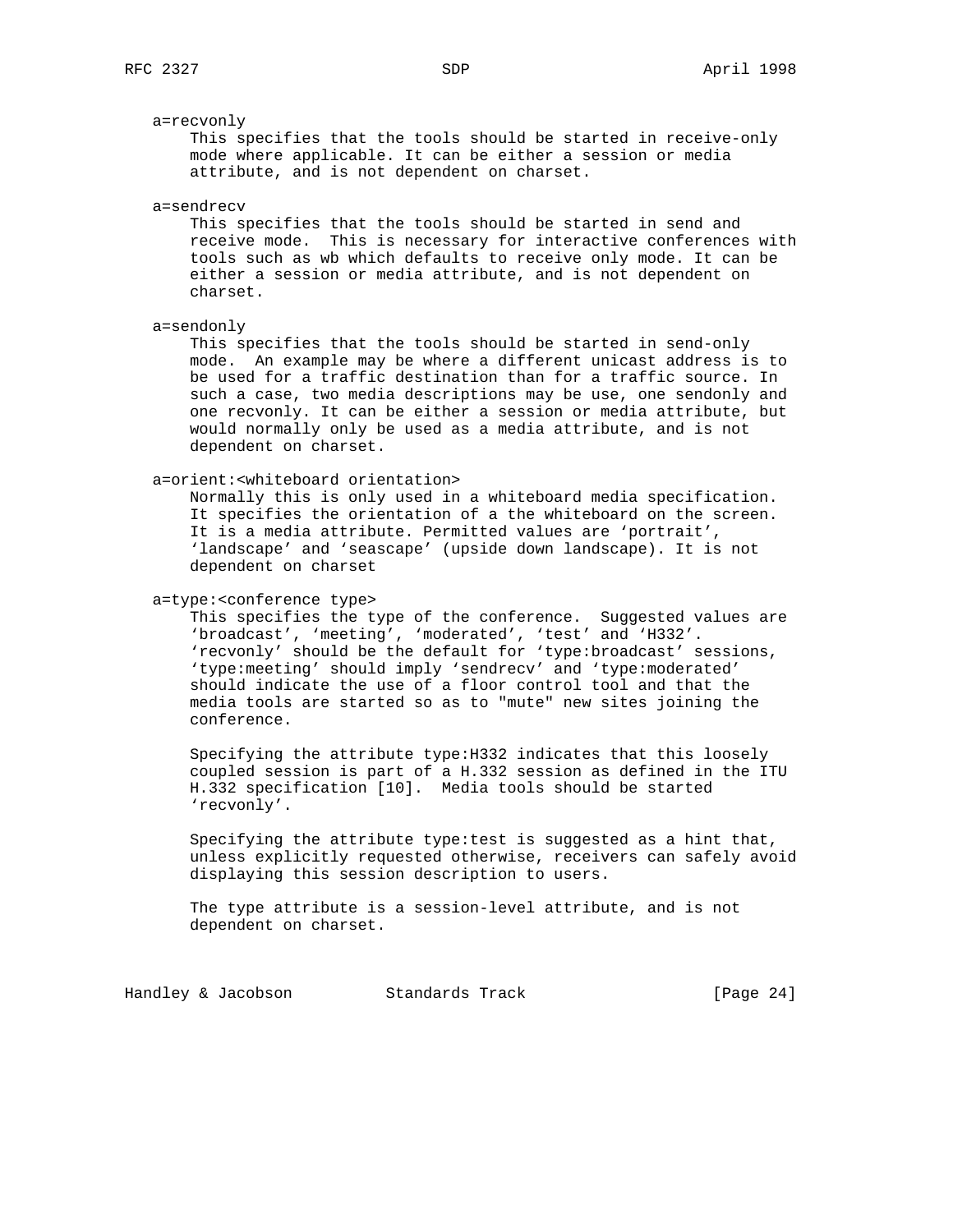#### a=charset:<character set>

 This specifies the character set to be used to display the session name and information data. By default, the ISO-10646 character set in UTF-8 encoding is used. If a more compact representation is required, other character sets may be used such as ISO-8859-1 for Northern European languages. In particular, the ISO 8859-1 is specified with the following SDP attribute:

### a=charset:ISO-8859-1

 This is a session-level attribute; if this attribute is present, it must be before the first media field. The charset specified MUST be one of those registered with IANA, such as ISO-8859-1. The character set identifier is a US-ASCII string and MUST be compared against the IANA identifiers using a case-insensitive comparison. If the identifier is not recognised or not supported, all strings that are affected by it SHOULD be regarded as byte strings.

 Note that a character set specified MUST still prohibit the use of bytes 0x00 (Nul), 0x0A (LF) and 0x0d (CR). Character sets requiring the use of these characters MUST define a quoting mechanism that prevents these bytes appearing within text fields.

### a=sdplang:<language tag>

 This can be a session level attribute or a media level attribute. As a session level attribute, it specifies the language for the session description. As a media level attribute, it specifies the language for any media-level SDP information field associated with that media. Multiple sdplang attributes can be provided either at session or media level if multiple languages in the session description or media use multiple languages, in which case the order of the attributes indicates the order of importance of the various languages in the session or media from most important to least important.

 In general, sending session descriptions consisting of multiple languages should be discouraged. Instead, multiple descriptions should be sent describing the session, one in each language. However this is not possible with all transport mechanisms, and so multiple sdplang attributes are allowed although not recommended.

 The sdplang attribute value must be a single RFC 1766 language tag in US-ASCII. It is not dependent on the charset attribute. An sdplang attribute SHOULD be specified when a session is of

Handley & Jacobson Standards Track [Page 25]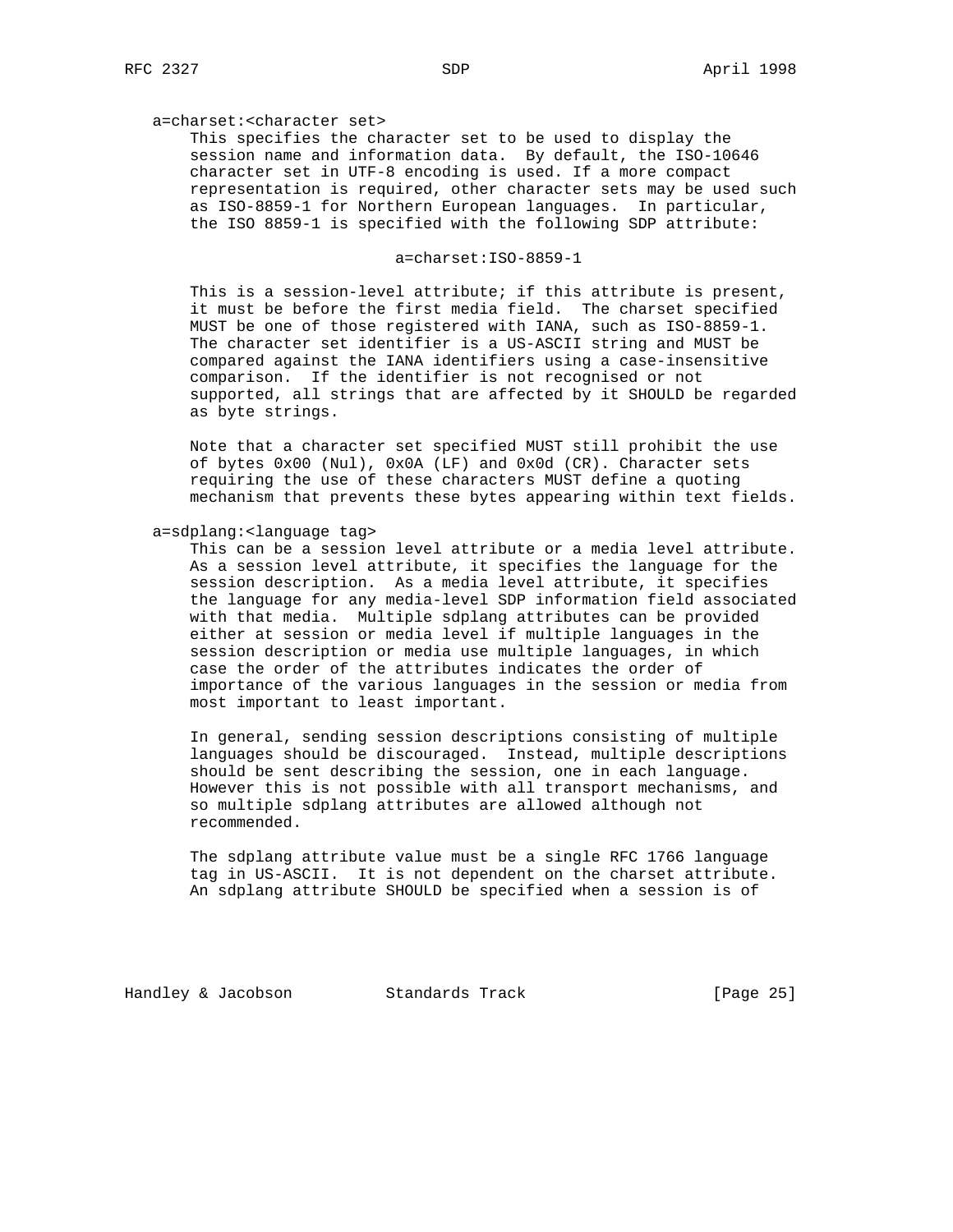sufficient scope to cross geographic boundaries where the language of recipients cannot be assumed, or where the session is in a different language from the locally assumed norm.

a=lang:<language tag>

 This can be a session level attribute or a media level attribute. As a session level attribute, it specifies the default language for the session being described. As a media level attribute, it specifies the language for that media, overriding any session level language specified. Multiple lang attributes can be provided either at session or media level if multiple languages if the session description or media use multiple languages, in which case the order of the attributes indicates the order of importance of the various languages in the session or media from most important to least important.

 The lang attribute value must be a single RFC 1766 language tag in US-ASCII. It is not dependent on the charset attribute. A lang attribute SHOULD be specified when a session is of sufficient scope to cross geographic boundaries where the language of recipients cannot be assumed, or where the session is in a different language from the locally assumed norm.

a=framerate:<frame rate>

 This gives the maximum video frame rate in frames/sec. It is intended as a recommendation for the encoding of video data. Decimal representations of fractional values using the notation "<integer>.<fraction>" are allowed. It is a media attribute, is only defined for video media, and is not dependent on charset.

a=quality:<quality>

 This gives a suggestion for the quality of the encoding as an integer value.

 The intention of the quality attribute for video is to specify a non-default trade-off between frame-rate and still-image quality. For video, the value in the range 0 to 10, with the following suggested meaning:

 10 - the best still-image quality the compression scheme can give.

- 5 the default behaviour given no quality suggestion.
- 0 the worst still-image quality the codec designer thinks is still usable.
- It is a media attribute, and is not dependent on charset.

Handley & Jacobson Standards Track [Page 26]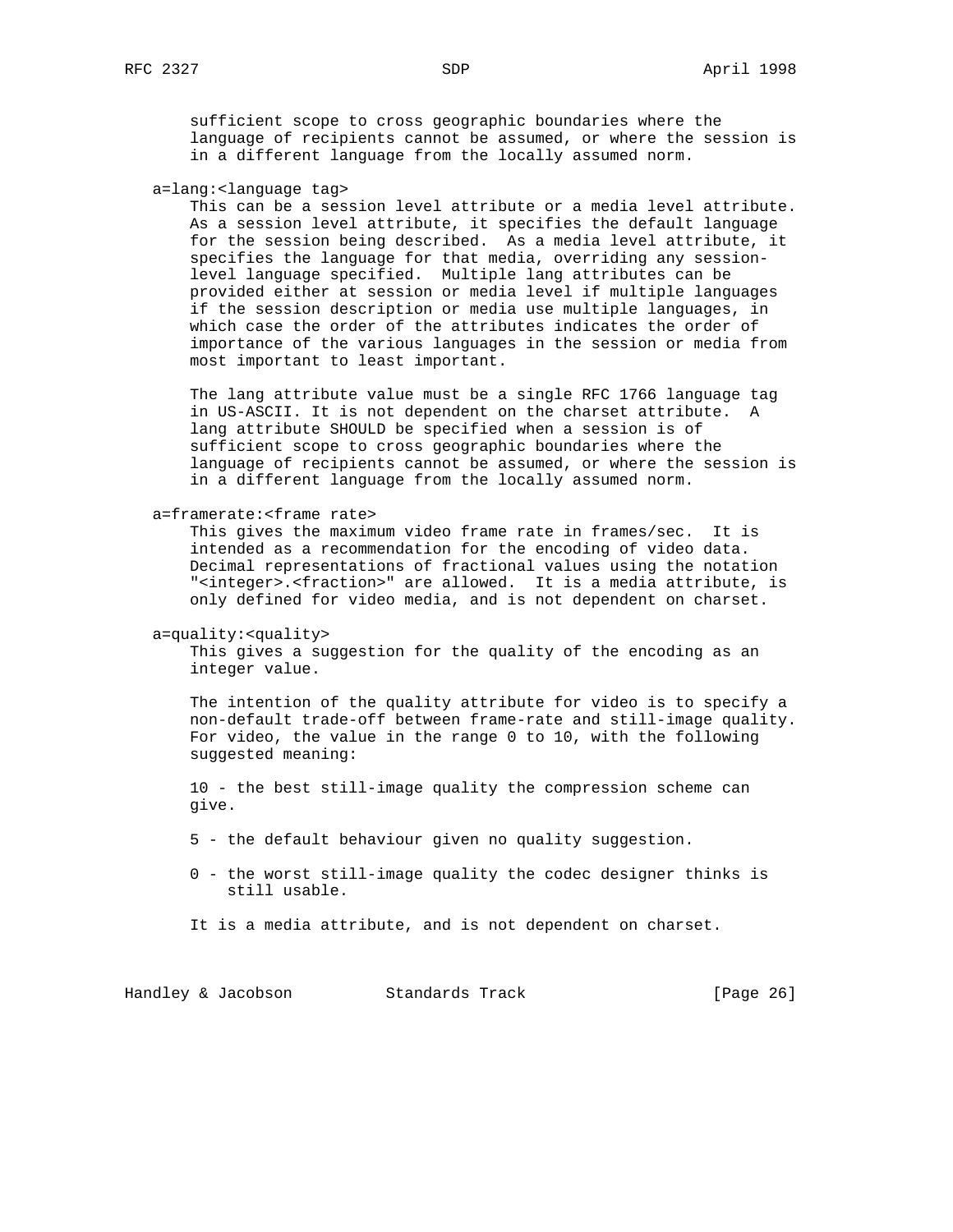a=fmtp:<format> <format specific parameters>

 This attribute allows parameters that are specific to a particular format to be conveyed in a way that SDP doesn't have to understand them. The format must be one of the formats specified for the media. Format-specific parameters may be any set of parameters required to be conveyed by SDP and given unchanged to the media tool that will use this format.

It is a media attribute, and is not dependent on charset.

## 6.1. Communicating Conference Control Policy

 There is some debate over the way conference control policy should be communicated. In general, the authors believe that an implicit declarative style of specifying conference control is desirable where possible.

 A simple declarative style uses a single conference attribute field before the first media field, possibly supplemented by properties such as 'recvonly' for some of the media tools. This conference attribute conveys the conference control policy. An example might be:

## a=type:moderated

 In some cases, however, it is possible that this may be insufficient to communicate the details of an unusual conference control policy. If this is the case, then a conference attribute specifying external control might be set, and then one or more "media" fields might be used to specify the conference control tools and configuration data for those tools. An example is an ITU H.332 session:

> c=IN IP4 224.5.6.7 a=type:H332 m=audio 49230 RTP/AVP 0 m=video 49232 RTP/AVP 31 m=application 12349 udp wb m=control 49234 H323 mc c=IN IP4 134.134.157.81

 In this example, a general conference attribute (type:H332) is specified stating that conference control will be provided by an external H.332 tool, and a contact addresses for the H.323 session multipoint controller is given.

 In this document, only the declarative style of conference control declaration is specified. Other forms of conference control should specify an appropriate type attribute, and should define the implications this has for control media.

Handley & Jacobson Standards Track [Page 27]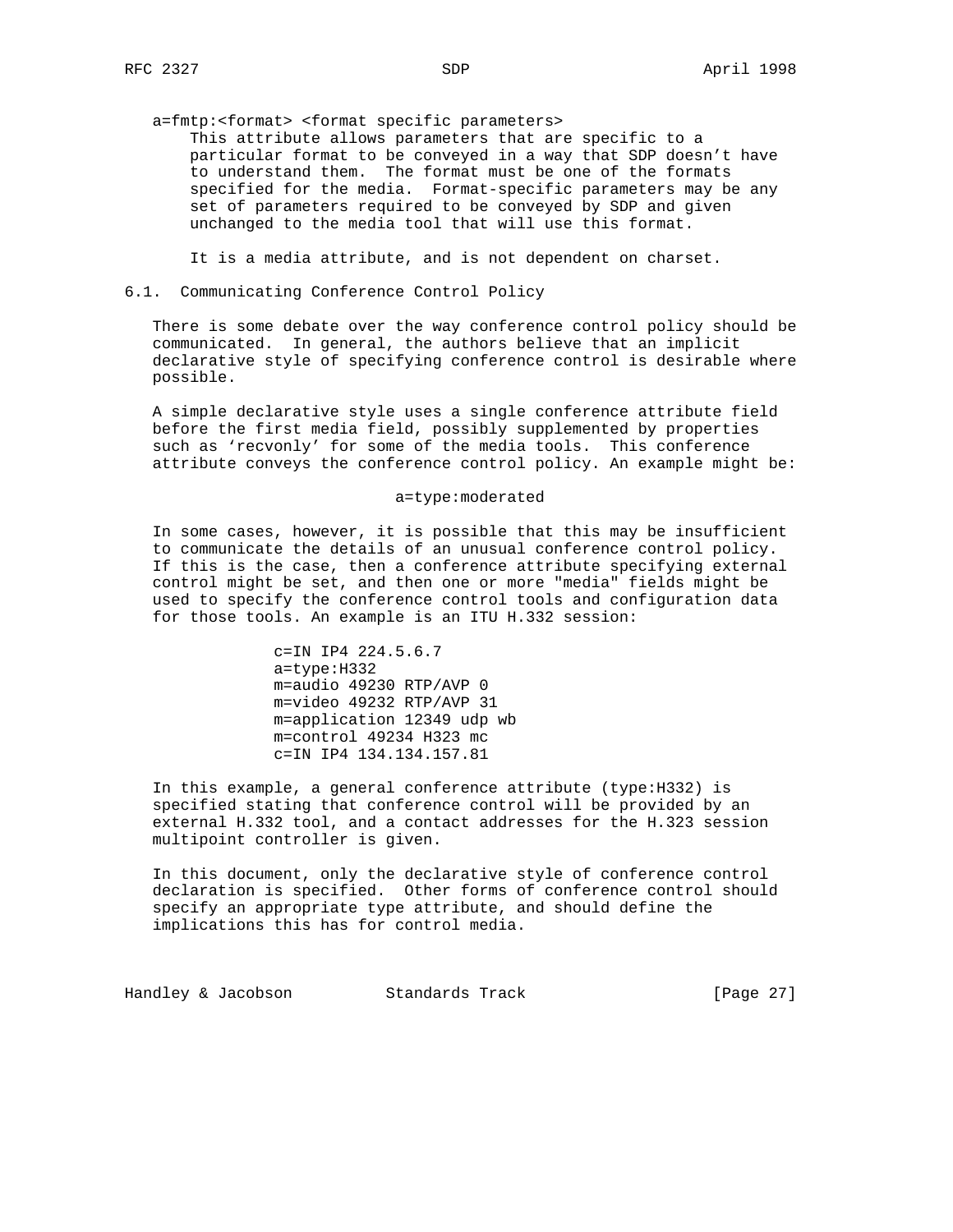## 7. Security Considerations

 SDP is a session description format that describes multimedia sessions. A session description should not be trusted unless it has been obtained by an authenticated transport protocol from a trusted source. Many different transport protocols may be used to distribute session description, and the nature of the authentication will differ from transport to transport.

 One transport that will frequently be used to distribute session descriptions is the Session Announcement Protocol (SAP). SAP provides both encryption and authentication mechanisms but due to the nature of session announcements it is likely that there are many occasions where the originator of a session announcement cannot be authenticated because they are previously unknown to the receiver of the announcement and because no common public key infrastructure is available.

 On receiving a session description over an unauthenticated transport mechanism or from an untrusted party, software parsing the session should take a few precautions. Session description contain information required to start software on the receivers system. Software that parses a session description MUST not be able to start other software except that which is specifically configured as appropriate software to participate in multimedia sessions. It is normally considered INAPPROPRIATE for software parsing a session description to start, on a user's system, software that is appropriate to participate in multimedia sessions, without the user first being informed that such software will be started and giving their consent. Thus a session description arriving by session announcement, email, session invitation, or WWW page SHOULD not deliver the user into an {it interactive} multimedia session without the user being aware that this will happen. As it is not always simple to tell whether a session is interactive or not, applications that are unsure should assume sessions are interactive.

 In this specification, there are no attributes which would allow the recipient of a session description to be informed to start multimedia tools in a mode where they default to transmitting. Under some circumstances it might be appropriate to define such attributes. If this is done an application parsing a session description containing such attributes SHOULD either ignore them, or inform the user that joining this session will result in the automatic transmission of multimedia data. The default behaviour for an unknown attribute is to ignore it.

Handley & Jacobson Standards Track [Page 28]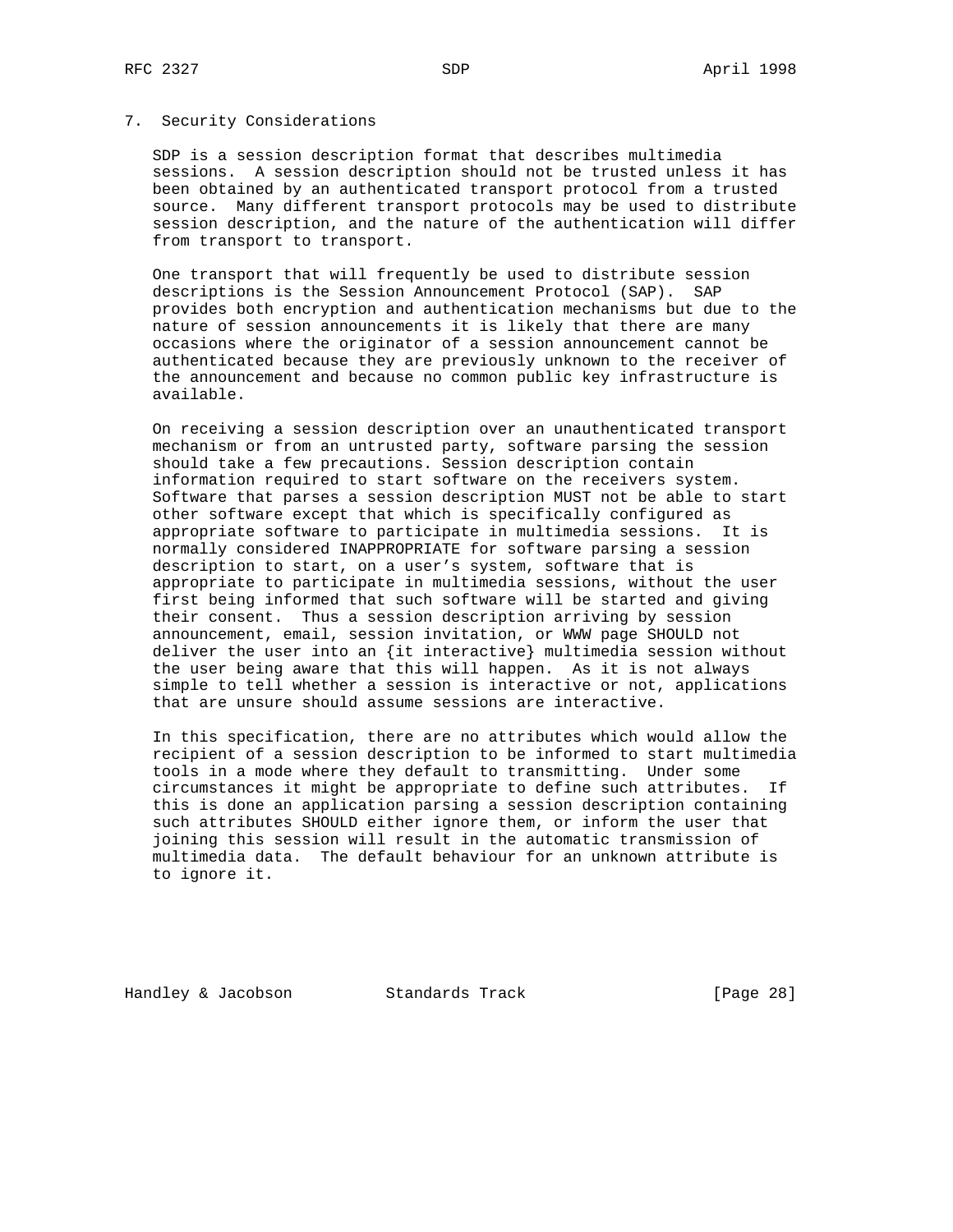Session descriptions may be parsed at intermediate systems such as firewalls for the purposes of opening a hole in the firewall to allow the participation in multimedia sessions. It is considered INAPPROPRIATE for a firewall to open such holes for unicast data streams unless the session description comes in a request from inside the firewall.

 For multicast sessions, it is likely that local administrators will apply their own policies, but the exclusive use of "local" or "site local" administrative scope within the firewall and the refusal of the firewall to open a hole for such scopes will provide separation of global multicast sessions from local ones.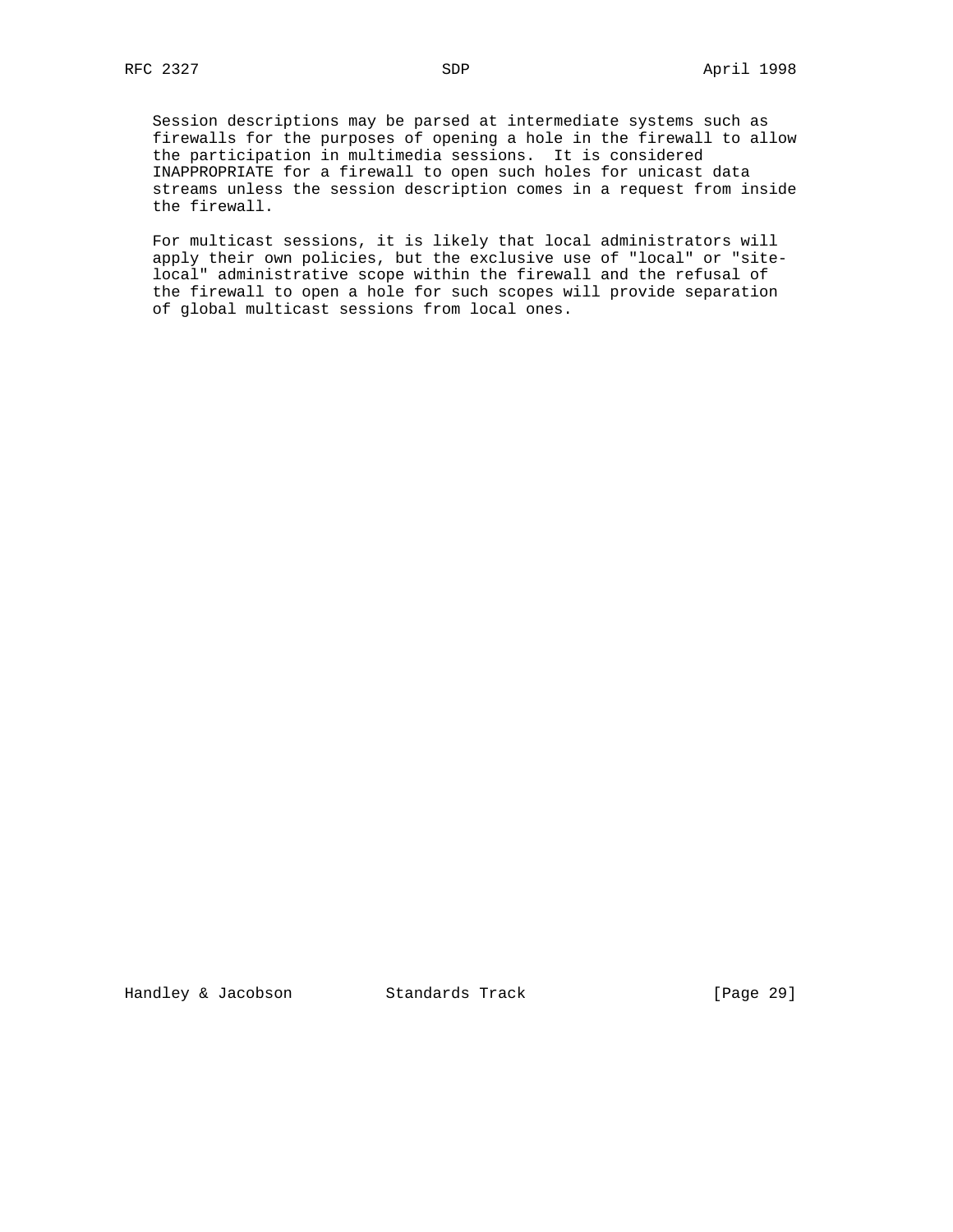Appendix A: SDP Grammar

 This appendix provides an Augmented BNF grammar for SDP. ABNF is defined in RFC 2234.

announcement = proto-version origin-field session-name-field information-field uri-field email-fields phone-fields connection-field bandwidth-fields time-fields key-field attribute-fields media-descriptions proto-version = "v=" 1\*DIGIT CRLF ;this memo describes version 0 origin-field = "o=" username space sess-id space sess-version space nettype space addrtype space addr CRLF session-name-field = "s=" text CRLF information-field = ["i=" text CRLF] uri-field = ["u=" uri CRLF] email-fields =  $*$  ("e=" email-address CRLF) phone-fields = \*("p=" phone-number CRLF) connection-field = ["c=" nettype space addrtype space connection-address CRLF] ;a connection field must be present ;in every media description or at the ;session-level bandwidth-fields = \*("b=" bwtype ":" bandwidth CRLF)

Handley & Jacobson Standards Track [Page 30]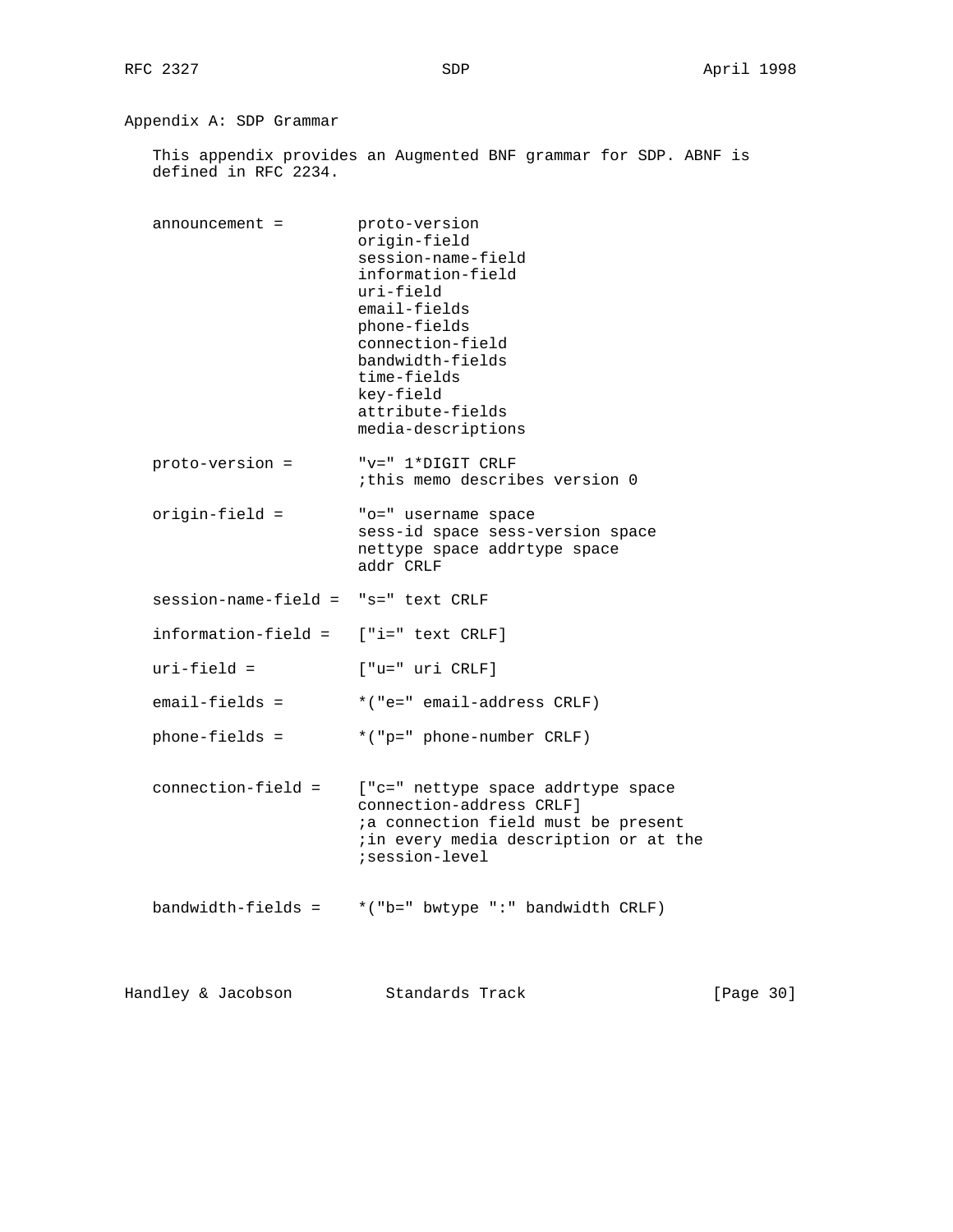| $time-fields =$      | 1*( "t=" start-time space stop-time<br>*(CRLF repeat-fields) CRLF)<br>[zone-adjustments CRLF]                    |
|----------------------|------------------------------------------------------------------------------------------------------------------|
| repeat-fields =      | "r=" repeat-interval space typed-time<br>1*(space typed-time)                                                    |
| zone-adjustments =   | time space ["-"] typed-time<br>*(space time space ["-"] typed-time)                                              |
| $key$ -field =       | ["k=" key-type CRLF]                                                                                             |
| key-type =           | "prompt"  <br>"clear:" key-data  <br>"base64:" key-data  <br>"uri:" uri                                          |
| key-data =           | email-safe $ $ """ $ $ "                                                                                         |
| attribute-fields =   | *("a=" attribute CRLF)                                                                                           |
| media-descriptions = | *( media-field<br>information-field<br>*(connection-field)<br>bandwidth-fields<br>key-field<br>attribute-fields) |
| $media-field =$      | "m=" media space port ["/" integer]<br>space proto 1*(space fmt) CRLF                                            |
| $media =$            | $1*(alpha-numberic)$<br>;typically "audio", "video", "application"<br><i>i</i> or "data"                         |
| $fmt =$              | $1*(alpha-numberic)$<br>itypically an RTP payload type for audio<br>; and video media                            |

Handley & Jacobson Standards Track [Page 31]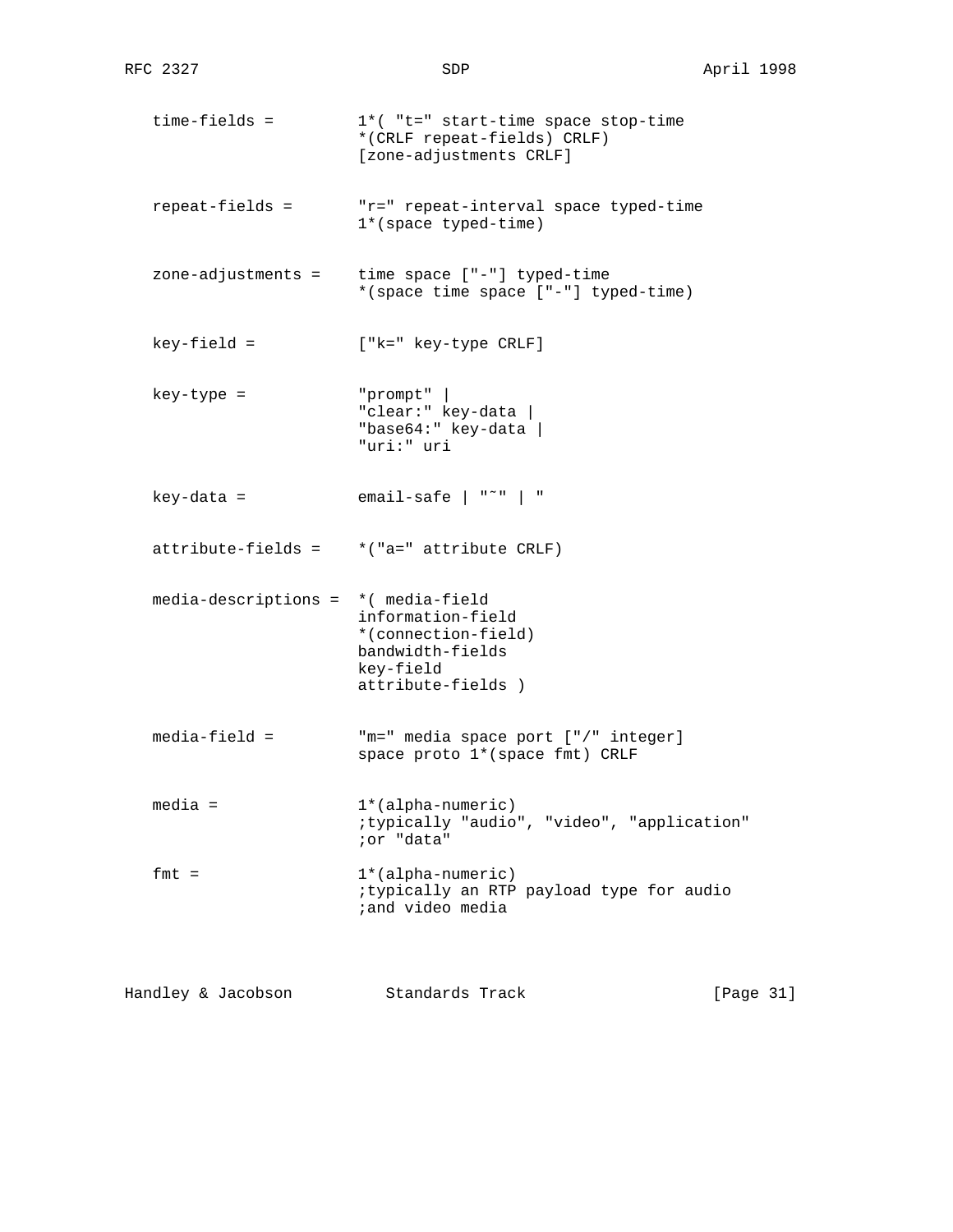proto = 1\*(alpha-numeric) ;typically "RTP/AVP" or "udp" for IP4  $port = 1*(DIST)$  ;should in the range "1024" to "65535" inclusive ;for UDP based media attribute = (att-field ":" att-value) | att-field  $att-field = 1*(alpha-numberic)$  att-value = byte-string  $sess-id = 1*(DIST)$  ;should be unique for this originating username/host sess-version = 1\*(DIGIT) ;0 is a new session connection-address = multicast-address | addr multicast-address = 3\*(decimal-uchar ".") decimal-uchar "/" ttl [ "/" integer ] ;multicast addresses may be in the range ;224.0.0.0 to 239.255.255.255 ttl = decimal-uchar  $start-time =$  time | "0"  $stop-time =$  time | "0" time = POS-DIGIT 9\*(DIGIT) ;sufficient for 2 more centuries repeat-interval = typed-time

Handley & Jacobson Standards Track [Page 32]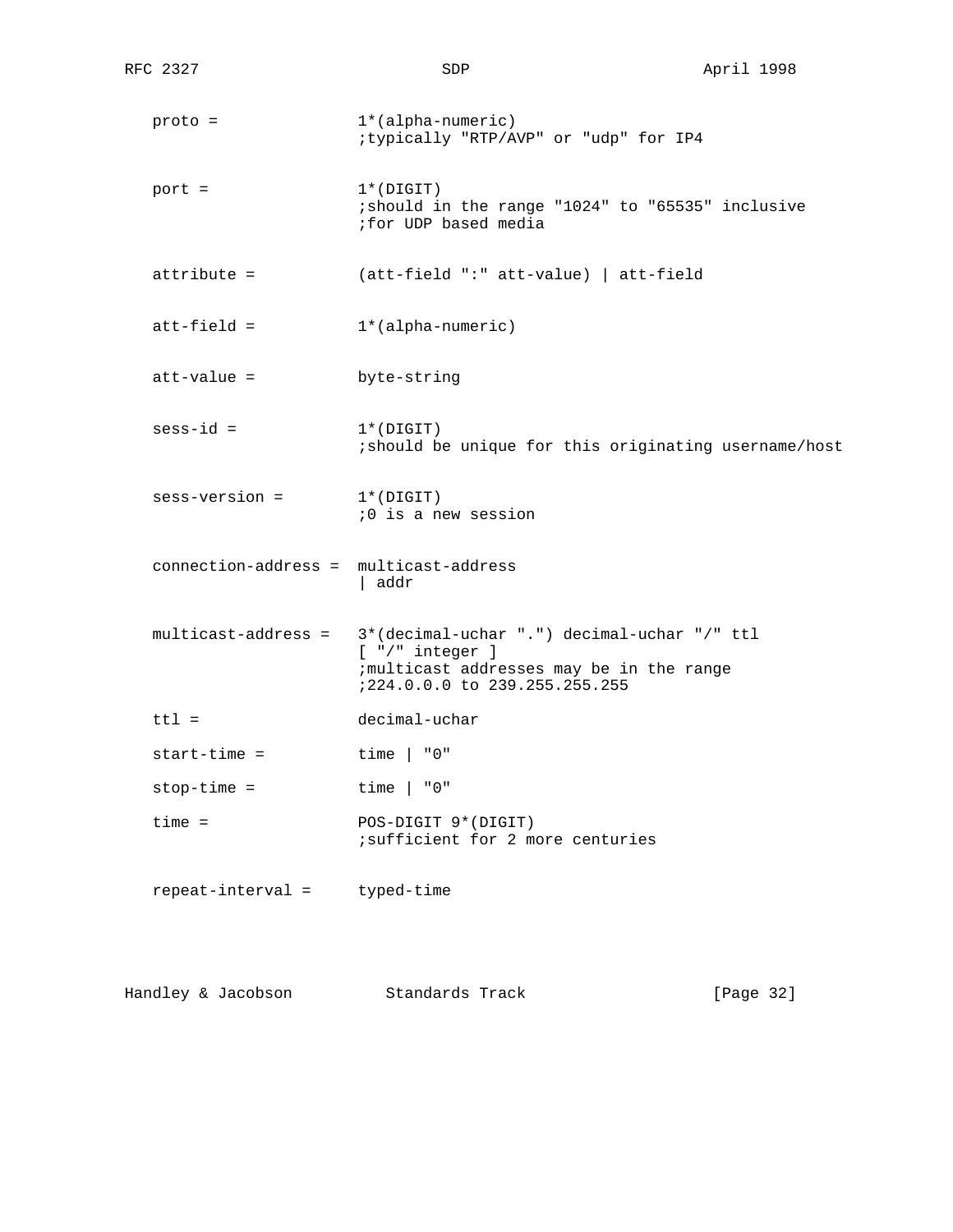typed-time = 1\*(DIGIT) [fixed-len-time-unit] fixed-len-time-unit =  $\overline{d}$ " | "h" | "m" | "s"  $bwtype = 1*(alpha-numberic)$  $bandwidth = 1*(DIST)$  username = safe ;pretty wide definition, but doesn't include space email-address = email | email "(" email-safe ")" | email-safe "<" email ">" email =  $; defined in RFC822$ uri= ;defined in RFC1630 phone-number = phone | phone "(" email-safe ")" | email-safe "<" phone ">" phone = "+" POS-DIGIT 1\*(space | "-" | DIGIT) ;there must be a space or hyphen between the ;international code and the rest of the number. nettype = "IN" ;list to be extended  $addrtype =$  "IP4" | "IP6" ;list to be extended addr = FQDN | unicast-address  $FQDN = 4*(alpha-numberic|" - "|".")$ ;fully qualified domain name as specified in RFC1035

Handley & Jacobson Standards Track [Page 33]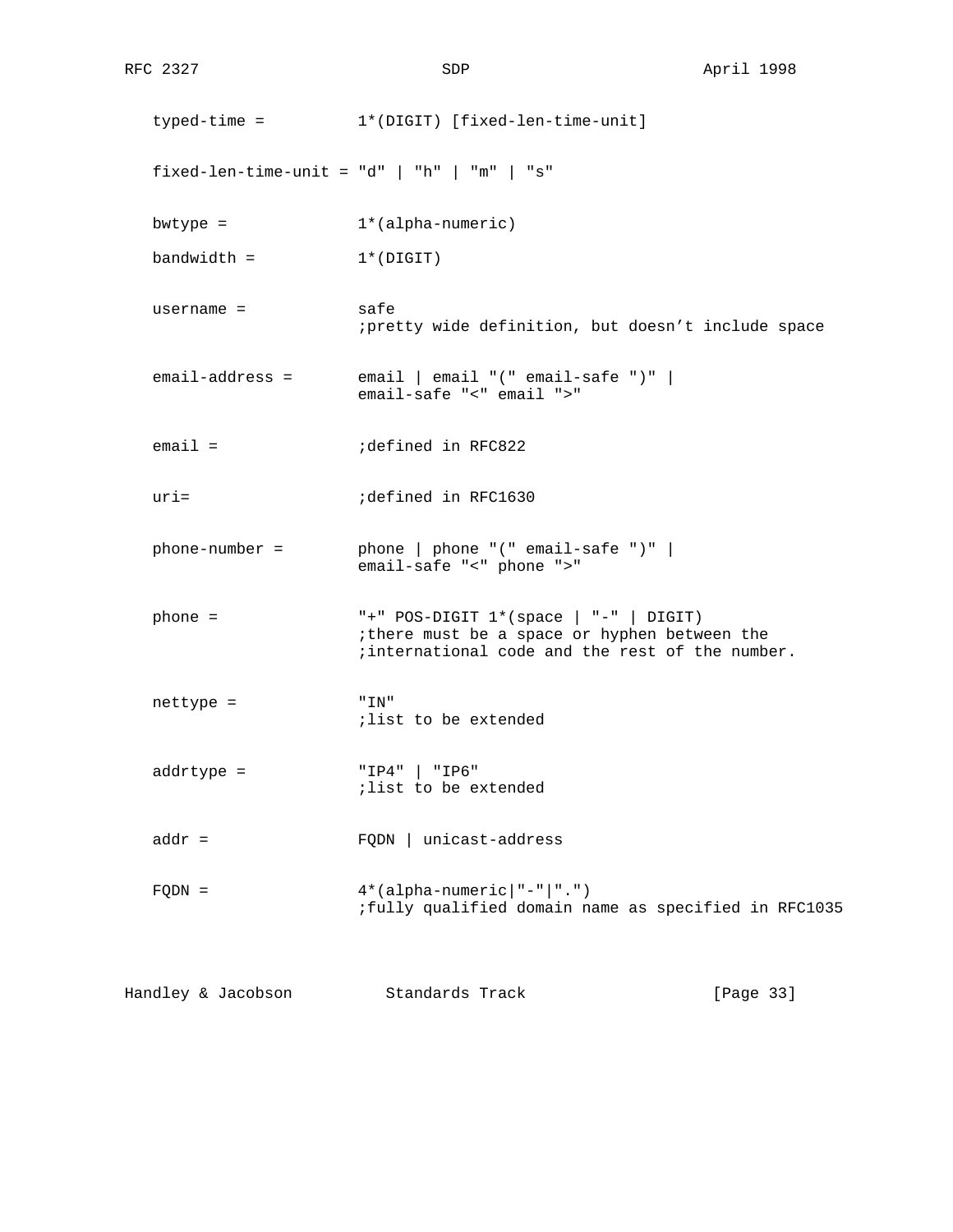unicast-address = IP4-address | IP6-address IP4-address = b1 "." decimal-uchar "." decimal-uchar "." b4 decimal-uchar  $i$ less than "224"; not "0" or "127"<br>b4 = decimal-uchar decimal-uchar ;not "0"  $IP6$ -address =  $;to\$  ito be defined text = byte-string ;default is to interpret this as IS0-10646 UTF8 ;ISO 8859-1 requires a "a=charset:ISO-8859-1" ;session-level attribute to be used byte-string =  $1*(0x01..0x09|0x0b|0x0c|0x0e..0xff)$  ;any byte except NUL, CR or LF decimal-uchar = DIGIT | POS-DIGIT DIGIT  $|$  ("1" 2\*(DIGIT)) | ("2" ("0"|"1"|"2"|"3"|"4") DIGIT) | ("2" "5" ("0"|"1"|"2"|"3"|"4"|"5")) integer = POS-DIGIT \*(DIGIT) alpha-numeric = ALPHA | DIGIT DIGIT = "0" | POS-DIGIT POS-DIGIT = "1"|"2"|"3"|"4"|"5"|"6"|"7"|"8"|"9" ALPHA =  $\begin{bmatrix} \n\alpha & \alpha & \alpha \\ \n\alpha & \alpha & \alpha \n\end{bmatrix} \begin{bmatrix} \n\alpha \\ \n\alpha \n\end{bmatrix} \begin{bmatrix} \n\alpha \\ \n\alpha \n\end{bmatrix} \begin{bmatrix} \n\alpha \\ \n\alpha \n\end{bmatrix} \begin{bmatrix} \n\alpha \\ \n\alpha \n\end{bmatrix} \begin{bmatrix} \n\alpha \\ \n\alpha \n\end{bmatrix} \begin{bmatrix} \n\alpha \\ \n\alpha \n\end{bmatrix} \begin{bmatrix} \n\alpha \\ \n\alpha \n\end{bmatrix} \begin{bmatrix} \n\alpha \\ \n\alpha \$  "l"|"m"|"n"|"o "|"p"|"q"|"r"|"s"|"t"|"u"|"v"| "w"|"x"|"y"|"z"|"A"|"B"|"C "|"D"|"E"|"F"|"G"| "H"|"I"|"J"|"K"|"L"|"M"|"N"|"O"|"P"|" Q"|"R"| "S"|"T"|"U"|"V"|"W"|"X"|"Y"|"Z"

Handley & Jacobson Standards Track [Page 34]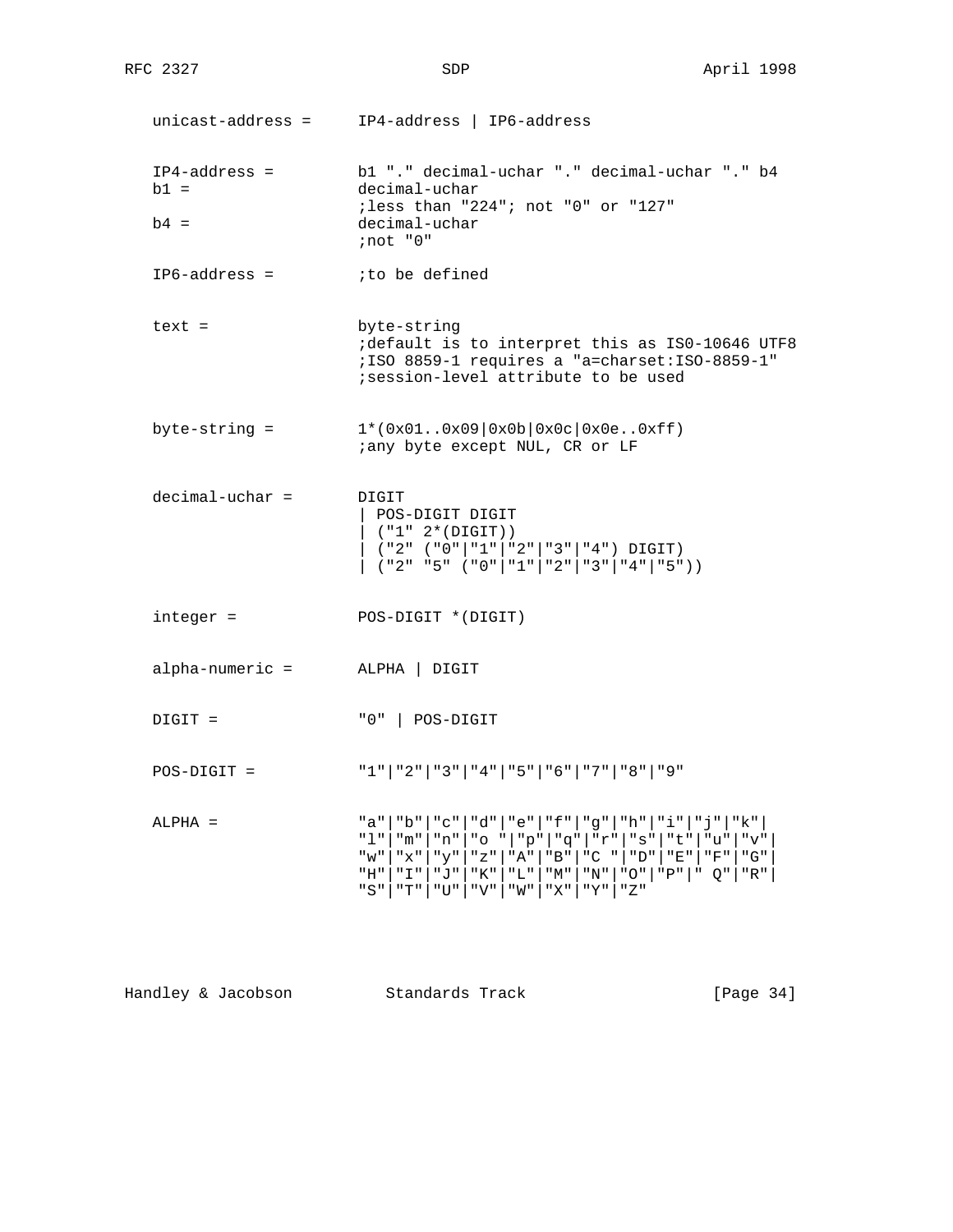| $email-safe =$                    | safe   space   tab                                                              |
|-----------------------------------|---------------------------------------------------------------------------------|
| $safe =$                          | alpha-numeric  <br>$\mathfrak{n}\cong\mathfrak{n} \qquad \boxed{-\mathfrak{n}}$ |
| $space =$<br>$tab =$<br>$CRI.F =$ | 8d32<br>%d9<br>$\$d13.10$                                                       |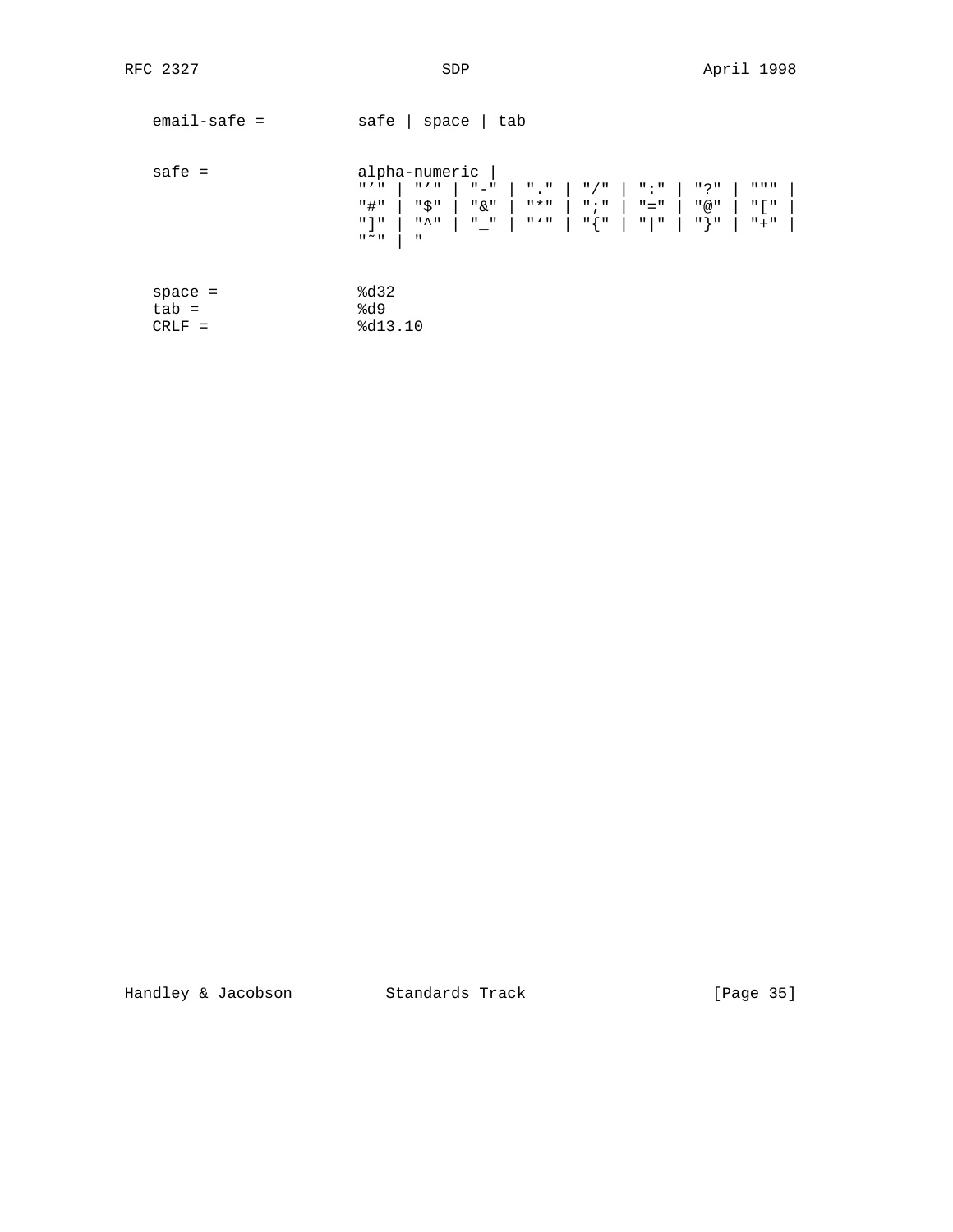Appendix B: Guidelines for registering SDP names with IANA

 There are seven field names that may be registered with IANA. Using the terminology in the SDP specification BNF, they are "media", "proto", "fmt", "att-field", "bwtype", "nettype" and "addrtype".

"media" (eg, audio, video, application, data).

 Packetized media types, such as those used by RTP, share the namespace used by media types registry [RFC 2048] (i.e. "MIME types"). The list of valid media names is the set of top-level MIME content types. The set of media is intended to be small and not to be extended except under rare circumstances. (The MIME subtype corresponds to the "fmt" parameter below).

"proto"

 In general this should be an IETF standards-track transport protocol identifier such as RTP/AVP (rfc 1889 under the rfc 1890 profile).

 However, people will want to invent their own proprietary transport protocols. Some of these should be registered as a "fmt" using "udp" as the protocol and some of which probably can't be.

 Where the protocol and the application are intimately linked, such as with the LBL whiteboard wb which used a proprietary and special purpose protocol over UDP, the protocol name should be "udp" and the format name that should be registered is "wb". The rules for formats (see below) apply to such registrations.

 Where the proprietary transport protocol really carries many different data formats, it is possible to register a new protocol name with IANA. In such a case, an RFC MUST be produced describing the protocol and referenced in the registration. Such an RFC MAY be informational, although it is preferable if it is standards-track.

"fmt"

 The format namespace is dependent on the context of the "proto" field, so a format cannot be registered without specifying one or more transport protocols that it applies to.

 Formats cover all the possible encodings that might want to be transported in a multimedia session.

Handley & Jacobson Standards Track [Page 36]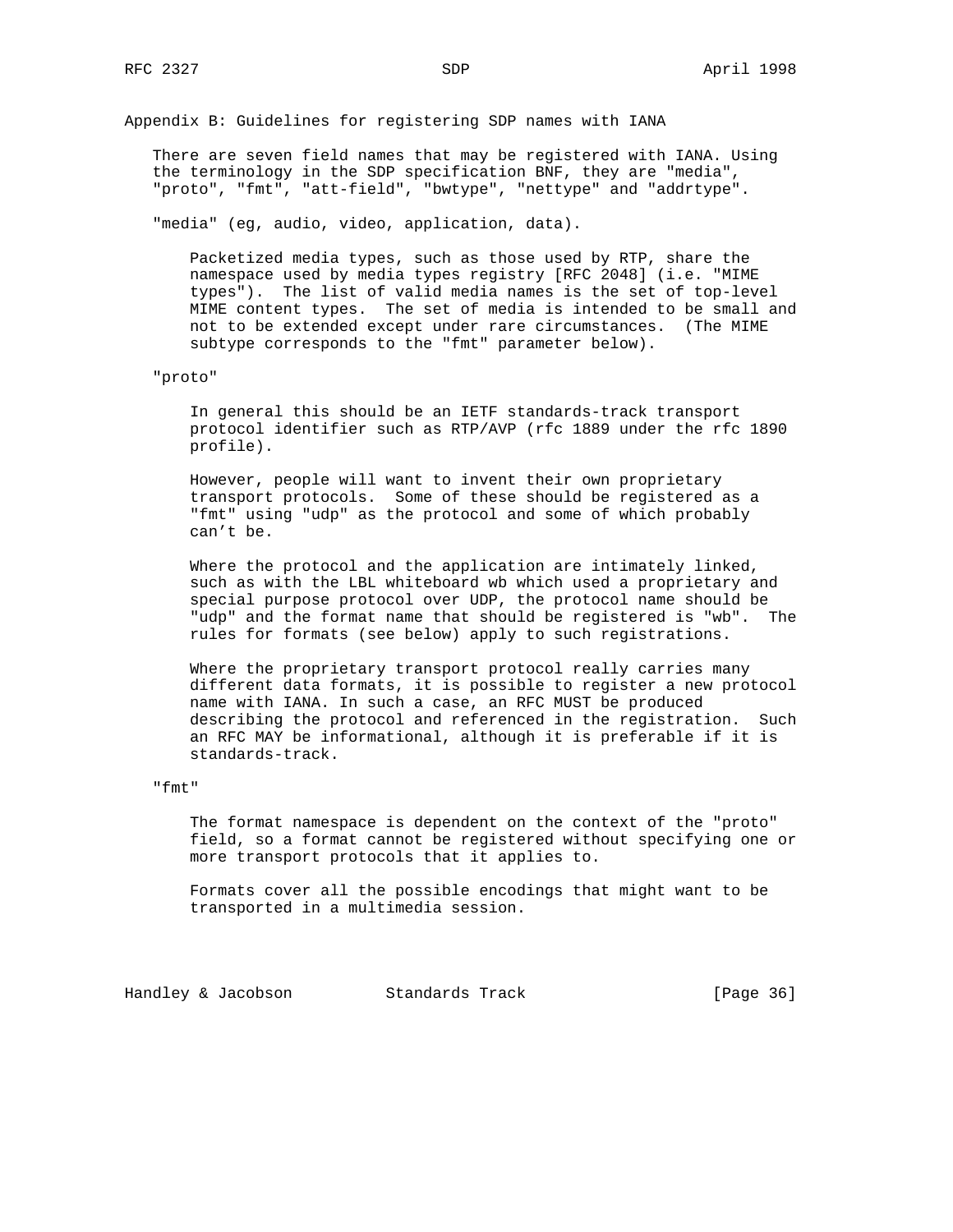For RTP formats that have been assigned static payload types, the payload type number is used. For RTP formats using a dynamic payload type number, the dynamic payload type number is given as the format and an additional "rtpmap" attribute specifies the format and parameters.

 For non-RTP formats, any unregistered format name may be registered through the MIME-type registration process [RFC 2048]. The type given here is the MIME subtype only (the top-level MIME content type is specified by the media parameter). The MIME type registration SHOULD reference a standards-track RFC which describes the transport protocol for this media type. If there is an existing MIME type for this format, the MIME registration should be augmented to reference the transport specification for this media type. If there is not an existing MIME type for this format, and there exists no appropriate file format, this should be noted in the encoding considerations as "no appropriate file format".

"att-field" (Attribute names)

 Attribute field names MAY be registered with IANA, although this is not compulsory, and unknown attributes are simply ignored.

 When an attribute is registered, it must be accompanied by a brief specification stating the following:

- o contact name, email address and telephone number
- o attribute-name (as it will appear in SDP)
- o long-form attribute name in English
- o type of attribute (session level, media level, or both)

 o whether the attribute value is subject to the charset attribute.

o a one paragraph explanation of the purpose of the attribute.

 o a specification of appropriate attribute values for this attribute.

 IANA will not sanity check such attribute registrations except to ensure that they do not clash with existing registrations.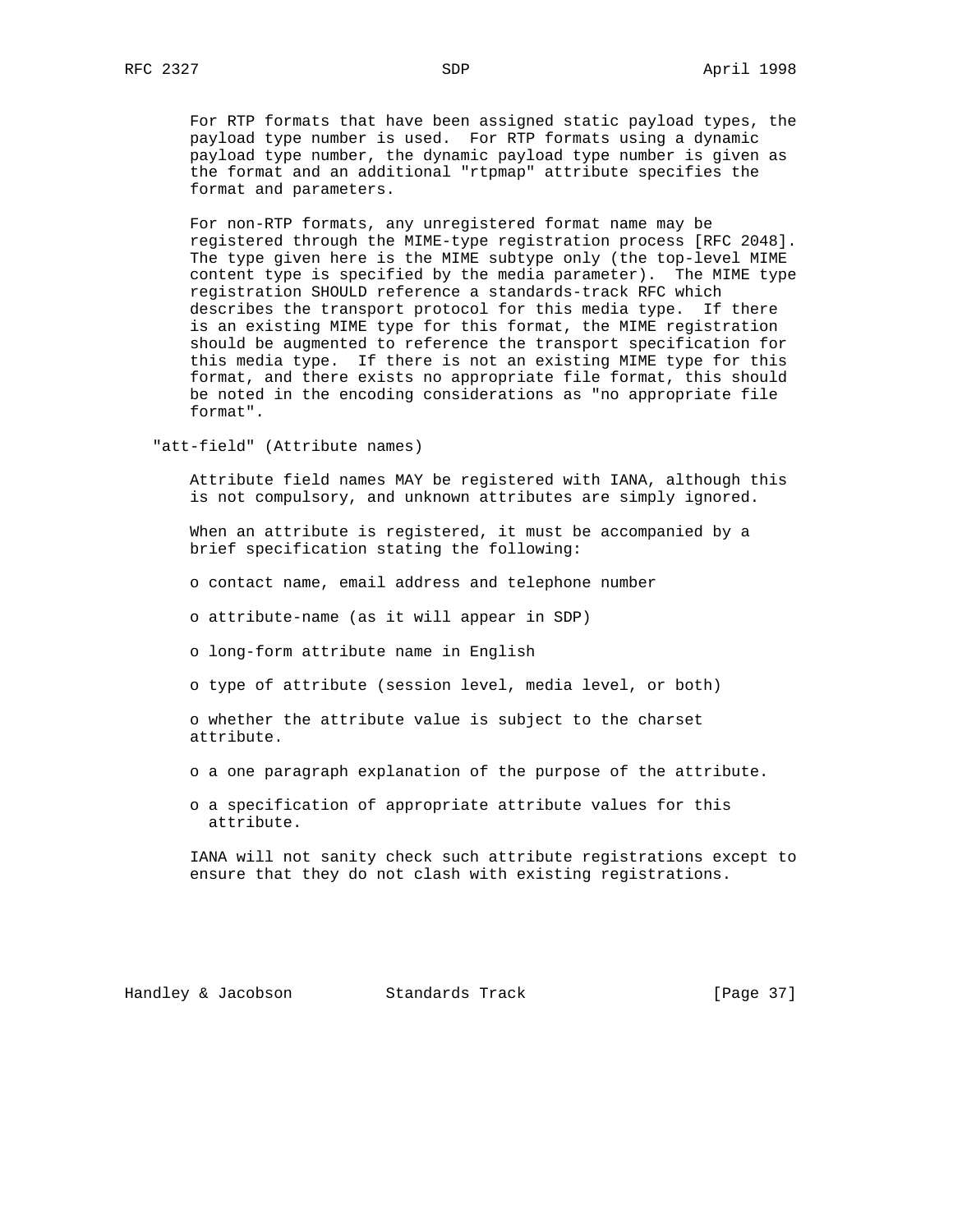Although the above is the minimum that IANA will accept, if the attribute is expected to see widespread use and interoperability is an issue, authors are encouraged to produce a standards-track RFC that specifies the attribute more precisely.

 Submitters of registrations should ensure that the specification is in the spirit of SDP attributes, most notably that the attribute is platform independent in the sense that it makes no implicit assumptions about operating systems and does not name specific pieces of software in a manner that might inhibit interoperability.

"bwtype" (bandwidth specifiers)

A proliferation of bandwidth specifiers is strongly discouraged.

 New bandwidth specifiers may be registered with IANA. The submission MUST reference a standards-track RFC specifying the semantics of the bandwidth specifier precisely, and indicating when it should be used, and why the existing registered bandwidth specifiers do not suffice.

"nettype" (Network Type)

 New network types may be registered with IANA if SDP needs to be used in the context of non-internet environments. Whilst these are not normally the preserve of IANA, there may be circumstances when an Internet application needs to interoperate with a non internet application, such as when gatewaying an internet telephony call into the PSTN. The number of network types should be small and should be rarely extended. A new network type cannot be registered without registering at least one address type to be used with that network type. A new network type registration MUST reference an RFC which gives details of the network type and address type and specifies how and when they would be used. Such an RFC MAY be Informational.

"addrtype" (Address Type)

 New address types may be registered with IANA. An address type is only meaningful in the context of a network type, and any registration of an address type MUST specify a registered network type, or be submitted along with a network type registration. A new address type registration MUST reference an RFC giving details of the syntax of the address type. Such an RFC MAY be Informational. Address types are not expected to be registered frequently.

Handley & Jacobson Standards Track [Page 38]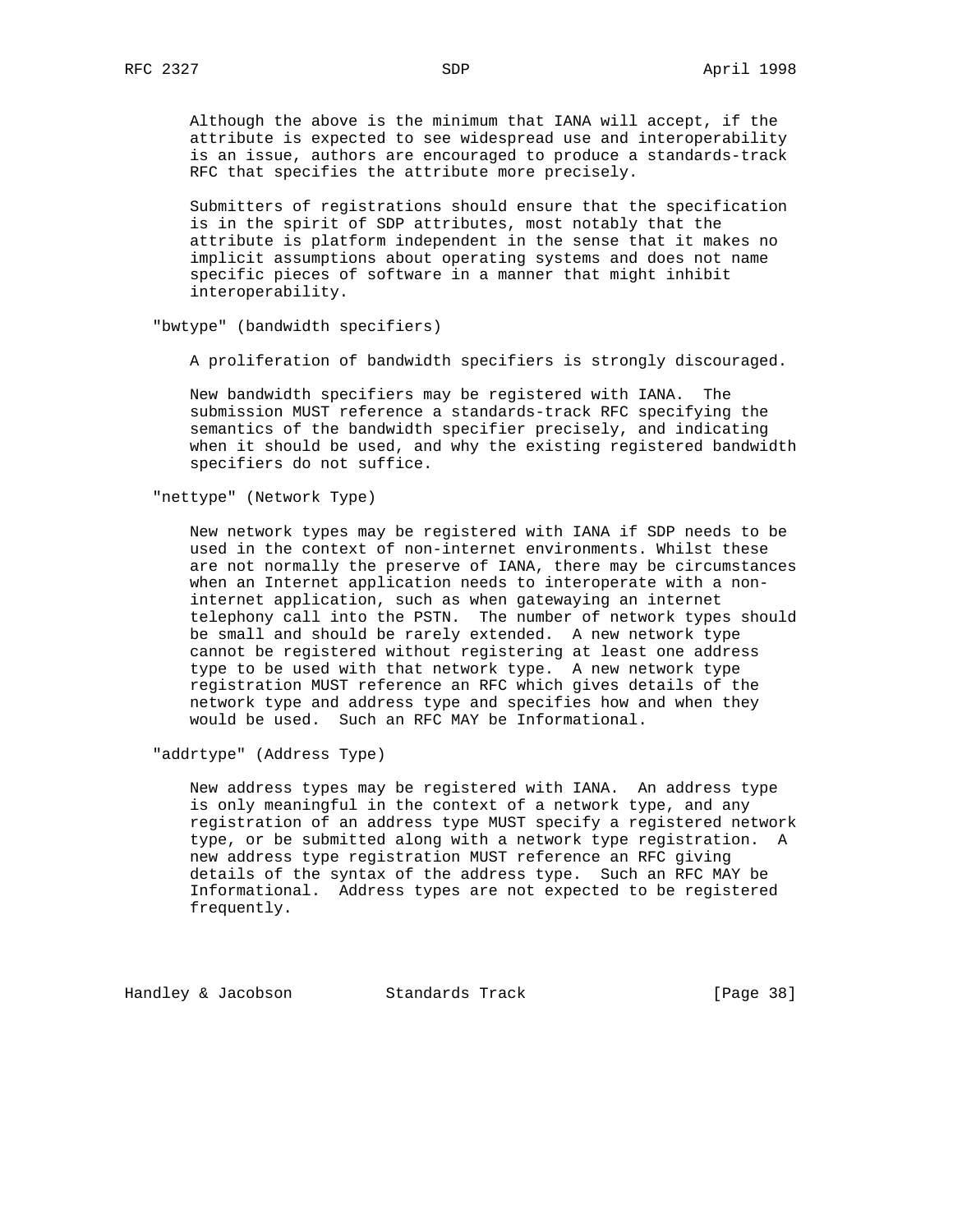Registration Procedure

 To register a name the above guidelines should be followed regarding the required level of documentation that is required. The registration itself should be sent to IANA. Attribute registrations should include the information given above. Other registrations should include the following additional information:

- o contact name, email address and telephone number
- o name being registered (as it will appear in SDP)
- o long-form name in English
- o type of name ("media", "proto", "fmt", "bwtype", "nettype", or "addrtype")
- o a one paragraph explanation of the purpose of the registered name.
- o a reference to the specification (eg RFC number) of the registered name.

 IANA may refer any registration to the IESG or to any appropriate IETF working group for review, and may request revisions to be made before a registration will be made.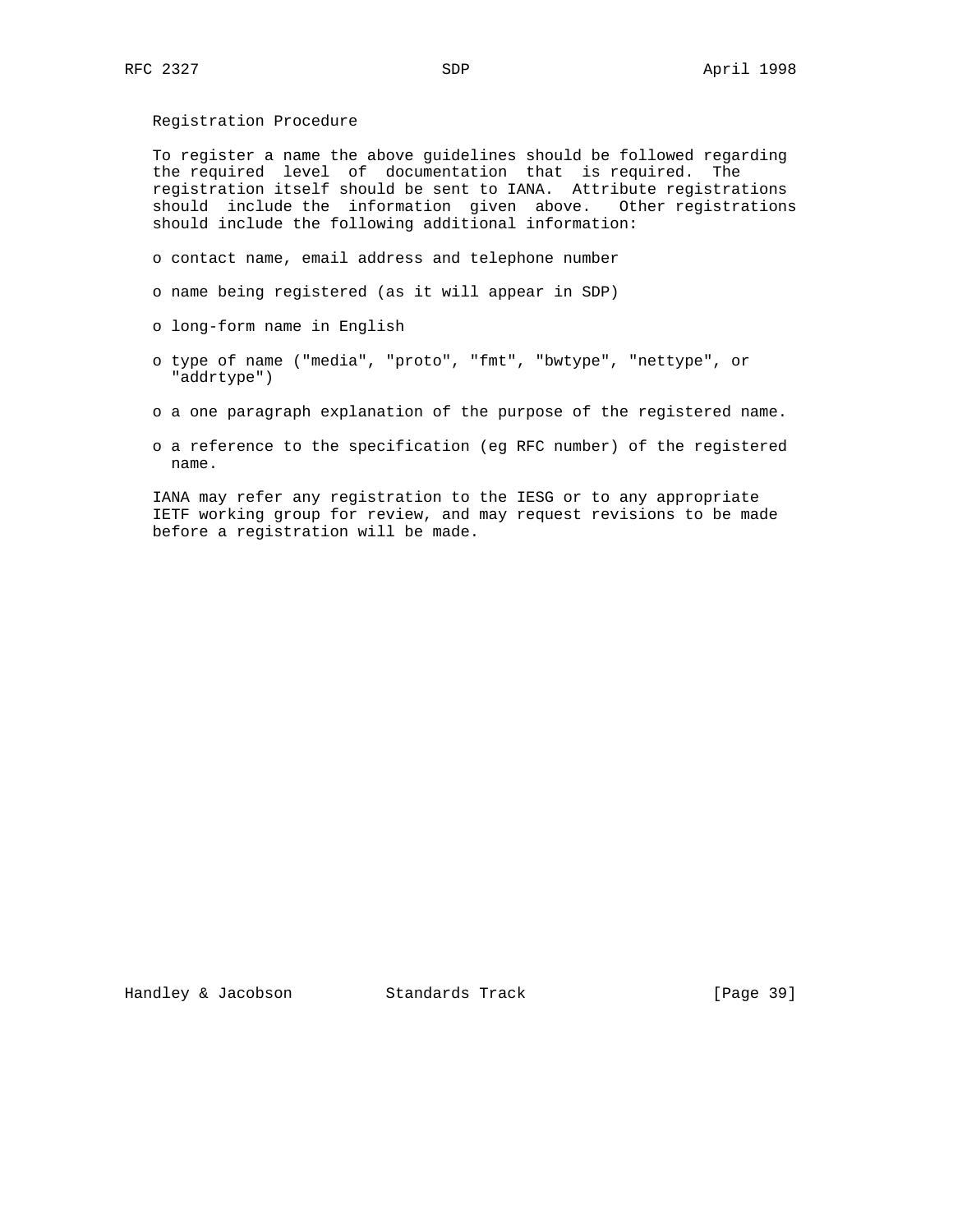Appendix C: Authors' Addresses

 Mark Handley Information Sciences Institute c/o MIT Laboratory for Computer Science 545 Technology Square Cambridge, MA 02139 United States electronic mail: mjh@isi.edu

 Van Jacobson MS 46a-1121 Lawrence Berkeley Laboratory Berkeley, CA 94720 United States electronic mail: van@ee.lbl.gov

Acknowledgments

 Many people in the IETF MMUSIC working group have made comments and suggestions contributing to this document. In particular, we would like to thank Eve Schooler, Steve Casner, Bill Fenner, Allison Mankin, Ross Finlayson, Peter Parnes, Joerg Ott, Carsten Bormann, Rob Lanphier and Steve Hanna.

### References

 [1] Mills, D., "Network Time Protocol (version 3) specification and implementation", RFC 1305, March 1992.

 [2] Schulzrinne, H., Casner, S., Frederick, R. and V. Jacobson, "RTP: A Transport Protocol for Real-Time Applications", RFC 1889, January 1996.

 [3] Schulzrinne, H., "RTP Profile for Audio and Video Conferences with Minimal Control", RFC 1890, January 1996

 [4] Handley, M., "SAP - Session Announcement Protocol", Work in Progress.

 [5] V. Jacobson, S. McCanne, "vat - X11-based audio teleconferencing tool" vat manual page, Lawrence Berkeley Laboratory, 1994.

 [6] The Unicode Consortium, "The Unicode Standard -- Version 2.0", Addison-Wesley, 1996.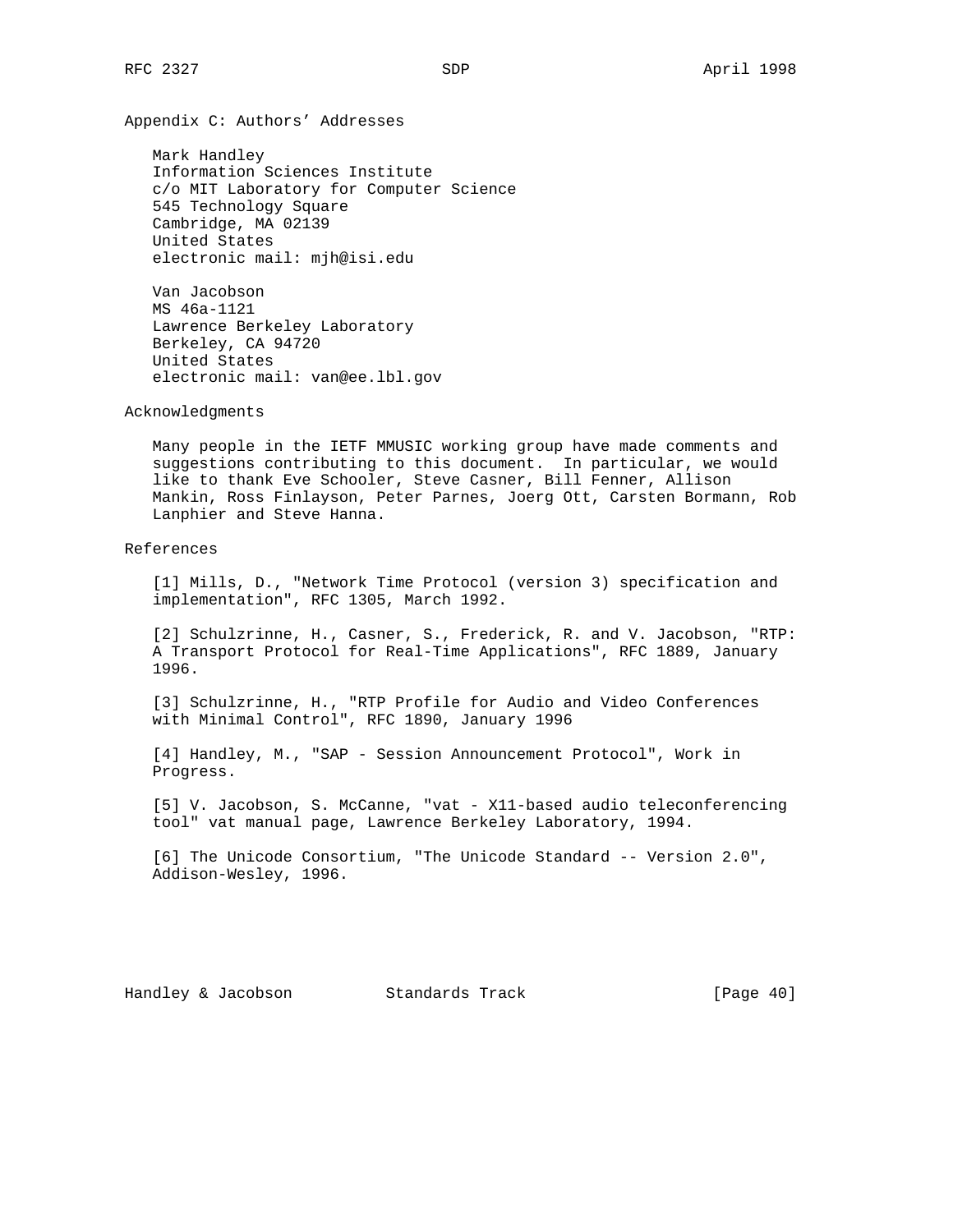[7] ISO/IEC 10646-1:1993. International Standard -- Information technol- ogy -- Universal Multiple-Octet Coded Character Set (UCS) -- Part 1: Architecture and Basic Multilingual Plane. Five amendments and a techn- ical corrigendum have been published up to now. UTF-8 is described in Annex R, published as Amendment 2.

 [8] Goldsmith, D., and M. Davis, "Using Unicode with MIME", RFC 1641, July 1994.

 [9] Yergeau, F., "UTF-8, a transformation format of Unicode and ISO 10646", RFC 2044, October 1996.

 [10] ITU-T Recommendation H.332 (1998): "Multimedia Terminal for Receiving Internet-based H.323 Conferences", ITU, Geneva.

 [11] Handley, M., Schooler, E., and H. Schulzrinne, "Session Initiation Protocol (SIP)", Work in Progress.

[12] Schulzrinne, H., Rao, A., and R. Lanphier, "Real Time Streaming Protocol (RTSP)", RFC 2326, April 1998.